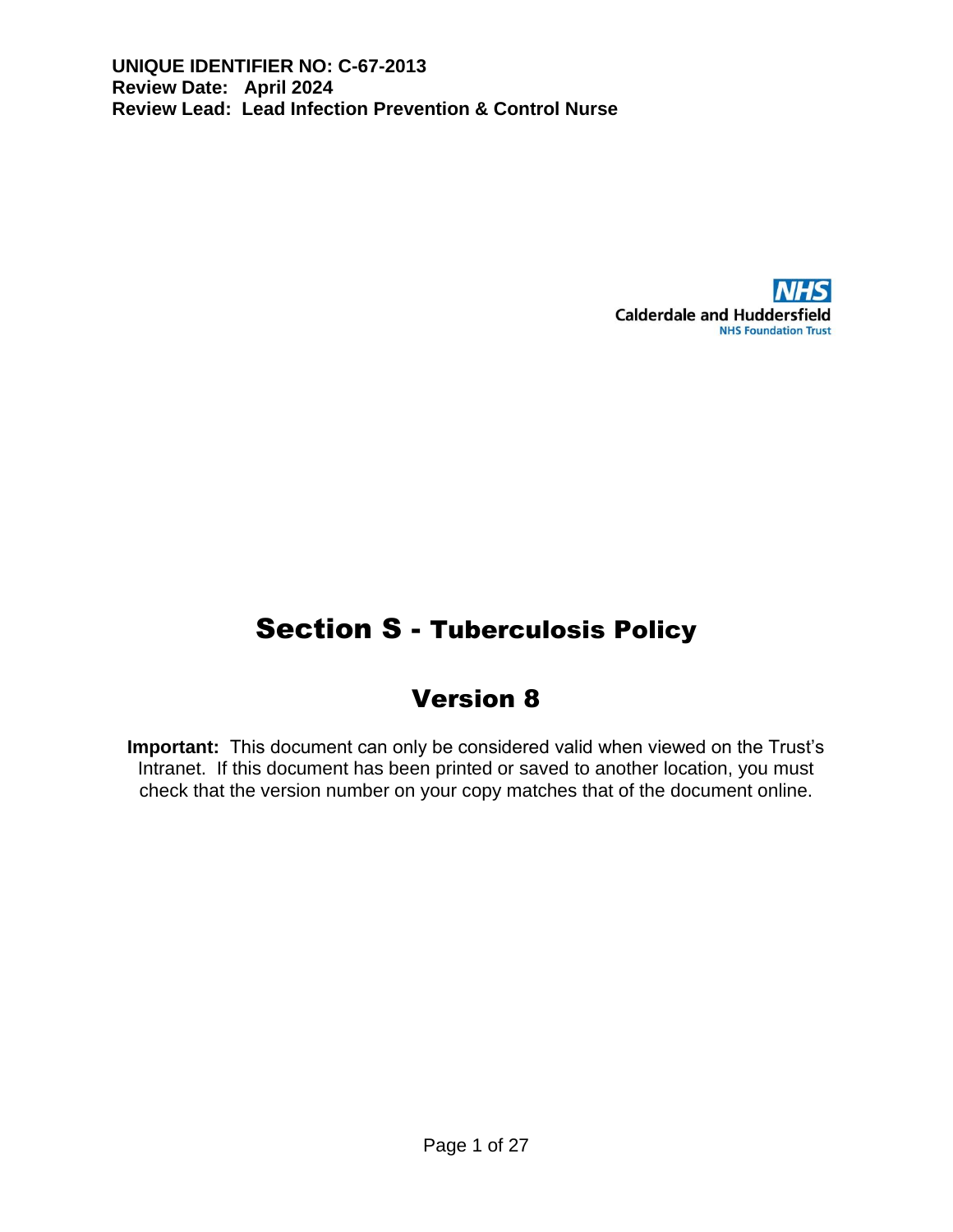| <b>Document Summary Table</b>                           |                                                                                                                  |                                                                              |             |  |  |  |
|---------------------------------------------------------|------------------------------------------------------------------------------------------------------------------|------------------------------------------------------------------------------|-------------|--|--|--|
| <b>Reference Number</b>                                 | C-67-2013                                                                                                        |                                                                              |             |  |  |  |
| <b>Status</b>                                           | Ratified                                                                                                         |                                                                              |             |  |  |  |
| <b>Version</b>                                          | 8                                                                                                                |                                                                              |             |  |  |  |
| <b>Implementation Date</b>                              |                                                                                                                  | January 2003                                                                 |             |  |  |  |
| <b>Current/Last Review Dates</b>                        |                                                                                                                  | November 2008, May 2013, June 2015, July 2017, March                         |             |  |  |  |
|                                                         |                                                                                                                  | 2021                                                                         |             |  |  |  |
| <b>Next Formal Review</b>                               |                                                                                                                  | April 2024                                                                   |             |  |  |  |
| <b>Sponsor</b>                                          |                                                                                                                  | <b>Medical Director</b>                                                      |             |  |  |  |
| <b>Author</b>                                           |                                                                                                                  | <b>Senior Infection Prevention &amp; Control Nurse</b>                       |             |  |  |  |
| <b>Where available</b>                                  |                                                                                                                  | <b>Trust Intranet</b>                                                        |             |  |  |  |
| <b>Target audience</b>                                  | <b>All Staff</b>                                                                                                 |                                                                              |             |  |  |  |
| <b>Ratifying Committee</b>                              |                                                                                                                  |                                                                              |             |  |  |  |
| <b>Executive Board</b>                                  |                                                                                                                  |                                                                              | 27 May 2021 |  |  |  |
| <b>Consultation Committee</b>                           |                                                                                                                  |                                                                              |             |  |  |  |
| <b>Committee Name</b>                                   |                                                                                                                  | <b>Committee Chair</b>                                                       | <b>Date</b> |  |  |  |
| <b>Infection Prevention &amp; Control</b>               |                                                                                                                  | Consultant Microbiologist /                                                  | April 2021  |  |  |  |
| Committee                                               |                                                                                                                  | Infection Prevention &                                                       |             |  |  |  |
|                                                         | <b>Control Doctor</b>                                                                                            |                                                                              |             |  |  |  |
|                                                         | <b>Other Stakeholders Consulted</b>                                                                              |                                                                              |             |  |  |  |
|                                                         | All members of Infection Prevention and Control Committee                                                        |                                                                              |             |  |  |  |
| <b>Respiratory Consultants and TB Team</b>              |                                                                                                                  |                                                                              |             |  |  |  |
| Does this document map to other Regulator requirements? |                                                                                                                  |                                                                              |             |  |  |  |
| Regulator details                                       |                                                                                                                  | Regulator standards/numbers etc                                              |             |  |  |  |
|                                                         |                                                                                                                  |                                                                              |             |  |  |  |
| <b>Document Version Control</b>                         |                                                                                                                  |                                                                              |             |  |  |  |
| Version No.                                             |                                                                                                                  | Brief details of revisions or rationale of new Trust wide policy             |             |  |  |  |
| 8                                                       |                                                                                                                  | Review of content/further reading. No updates to practice. Changes to format |             |  |  |  |
| in line with Policy on policies.<br>$\overline{7}$      |                                                                                                                  | Revision of the content to include NICE 2016 guidance, revise references and |             |  |  |  |
|                                                         |                                                                                                                  | inclusion of an IPC requirements chart.                                      |             |  |  |  |
| 6                                                       |                                                                                                                  | Amendment Jan 2017, links updated.                                           |             |  |  |  |
| 5                                                       | Guidance on notifying TB cases has been included in Appendix 1.                                                  |                                                                              |             |  |  |  |
|                                                         | A link included in Section 17- information on notifiable diseases and the form.                                  |                                                                              |             |  |  |  |
|                                                         | The PHE 'Guide for risk assessment of TB exposure incidents in hospitals' has                                    |                                                                              |             |  |  |  |
|                                                         | been included in Appendix 4.                                                                                     |                                                                              |             |  |  |  |
|                                                         |                                                                                                                  | The Standard Operating Procedure (Appendix 6) revised and amended.           |             |  |  |  |
| 4                                                       |                                                                                                                  | The MDR-TB section has been revised and moved to the main body. NICE         |             |  |  |  |
|                                                         | guidelines verified and the policy cross referenced with this.<br>The Trust Equality Statement has been updated. |                                                                              |             |  |  |  |
| 3                                                       |                                                                                                                  | The document has been redesigned to the Trust format and core content.       |             |  |  |  |
|                                                         |                                                                                                                  | Monitoring arrangements for this document have been included.                |             |  |  |  |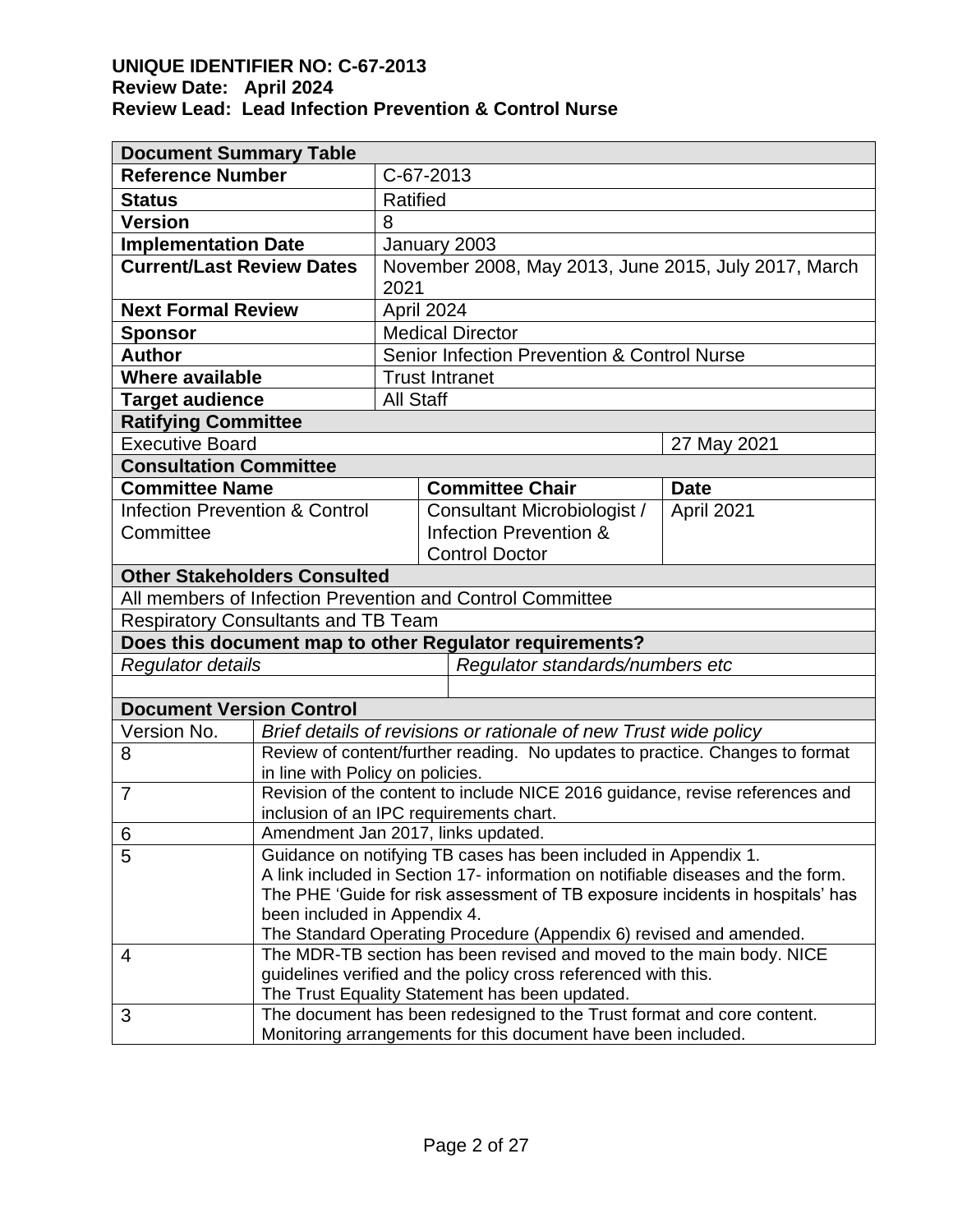### **Contents**

| <b>Section</b>    |                                                                         | Page           |
|-------------------|-------------------------------------------------------------------------|----------------|
|                   | <b>Document Summary Table</b>                                           | 2              |
|                   | Contents                                                                | 3              |
| 1.                | Introduction                                                            | 4              |
|                   | 1.1 Key points                                                          | 4              |
| 2.                | Purpose                                                                 | 5              |
| 3.                | <b>Definitions</b>                                                      | 5              |
| 4.                | <b>Duties</b>                                                           | $\,6$          |
| 5.                | Management of TB in hospital                                            | 6              |
|                   | 5.1 Risk Assessment                                                     | 6              |
|                   | 5.2<br>Diagnosis - sample taking                                        | $\overline{7}$ |
|                   | 5.3 Prevention of transmission                                          | 8              |
|                   | 5.4 Isolation of patients                                               | 9              |
|                   | 5.5 DOL                                                                 | 10             |
|                   | 5.6 Termination of Isolation                                            | 10             |
|                   | 5.7 Visitors                                                            | 10             |
|                   | 5.8 PPE including use of masks                                          | 11             |
|                   | 5.9 Respiratory hygiene / cough etiquette                               | 12             |
|                   | 5.10 Operating Theatres & Respiratory                                   | 12             |
|                   | 5.11 Discharge or transfer of known or suspected TB                     | 12             |
|                   | 5.12 Death of a patient with TB                                         | 13             |
| 6.                | Notification                                                            | 13             |
| 7.                | Staff screening / Immunity                                              | 14             |
| 8.                | Management of Outbreaks & Incidents                                     | 15             |
| 9.                | <b>TB Management Contacts</b>                                           | 15             |
| 10.               | <b>Trust Equalities Statement</b>                                       | 16             |
| 11.               | <b>Financial Impact</b>                                                 | 16             |
| 12.               | Training and Implementation                                             | 16             |
| 13.               | Process for Monitoring Compliance / Effectiveness                       | 17             |
| 14.               | <b>Associated Documents</b>                                             | 17             |
| 15.               | <b>References and Further Reading</b>                                   | 17             |
| <b>Appendices</b> |                                                                         |                |
| 1.                | Guidance on notifying Tuberculosis cases                                | 18             |
| 2.                | Location of Negative Pressure Rooms at CRH                              | 19             |
| 3.                | <b>Assessment of Isolation Requirements</b>                             | 21             |
| 4.                | PHE Guidance for risk assessment - TB exposure incidents in<br>hospital | 22             |
| 5.                | <b>Contact Tracing</b>                                                  | 25             |
|                   | Patients who have come into contact with Index Case                     |                |
| 6.                | Standard Operating Procedure for Contact Tracing for the IPCT           | 27             |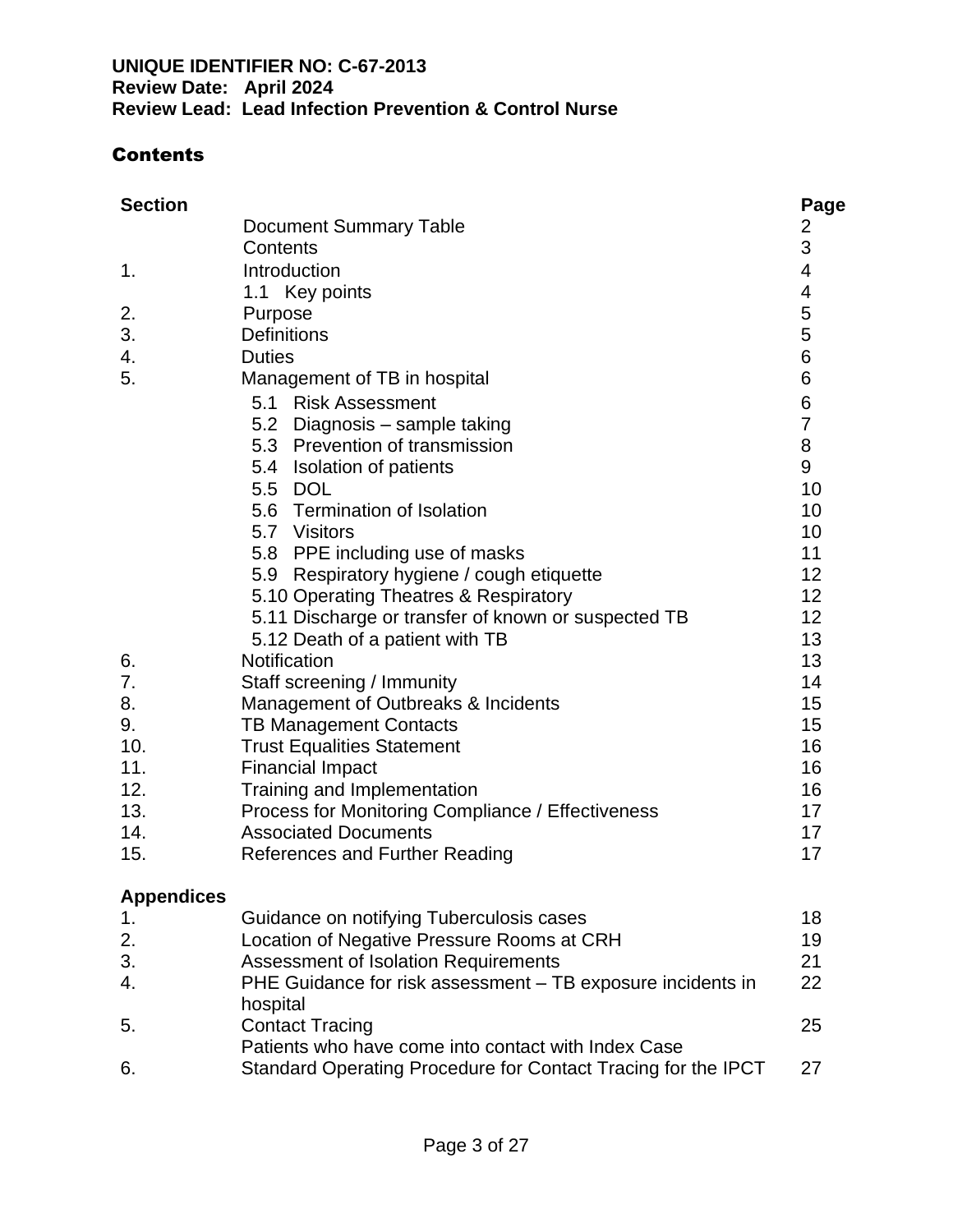### 1. Introduction

Tuberculosis (TB) is a bacterial infection spread through the inhalation of the microorganism expelled from the mouth and nose of an infectious individual after close and prolonged exposure by coughing, sneezing and talking. It is caused by organisms belonging to the *Mycobacterium tuberculosis* complex, which includes: *Mycobacterium tuberculosis, Mycobacterium africanum, and Mycobacterium bovis*. Other Mycobacterial species other than those in the *Mycobacterium tuberculosis* complex are commonly referred to as "atypical" mycobacteria. They do not pose the same infection risk as TB.

TB usually affects the lungs, but can affect other parts of the body including lymph nodes, bones and brain. It develops slowly and it may take several months for symptoms to appear. The most common symptoms include:

- Shortness of breath
- Cough
- Unexplained loss of weight
- Loss of appetite
- Fever and night sweats
- Fatigue

#### **1.1 Key points summary**

- TB is a notifiable disease and suspected and confirmed cases must be notified to Public Health England (see Appendix 1)
- Patients with confirmed or suspected MDR-TB **must** be isolated in a negative pressure room
- Not all cases of TB require isolation, only those considered infectious or with multi-drug resistant TB – take advice from the TB team about the infection status of a known case of TB
- Key TB team contacts (office hours only) are:
	- o Calderdale (CHFT) 01484 712515, 07824 343770 or 07795 825070
	- $\circ$  Kirklees (Locala) 07763 568117 or 07763 565700
	- o Dewsbury– 07763 542648 or 07763 542296
- FFP3 Masks are always needed to protect staff from MDR-TB. These must be fit tested to ensure the mask is suitable for the wearer (in advance of need) and fit checked at each use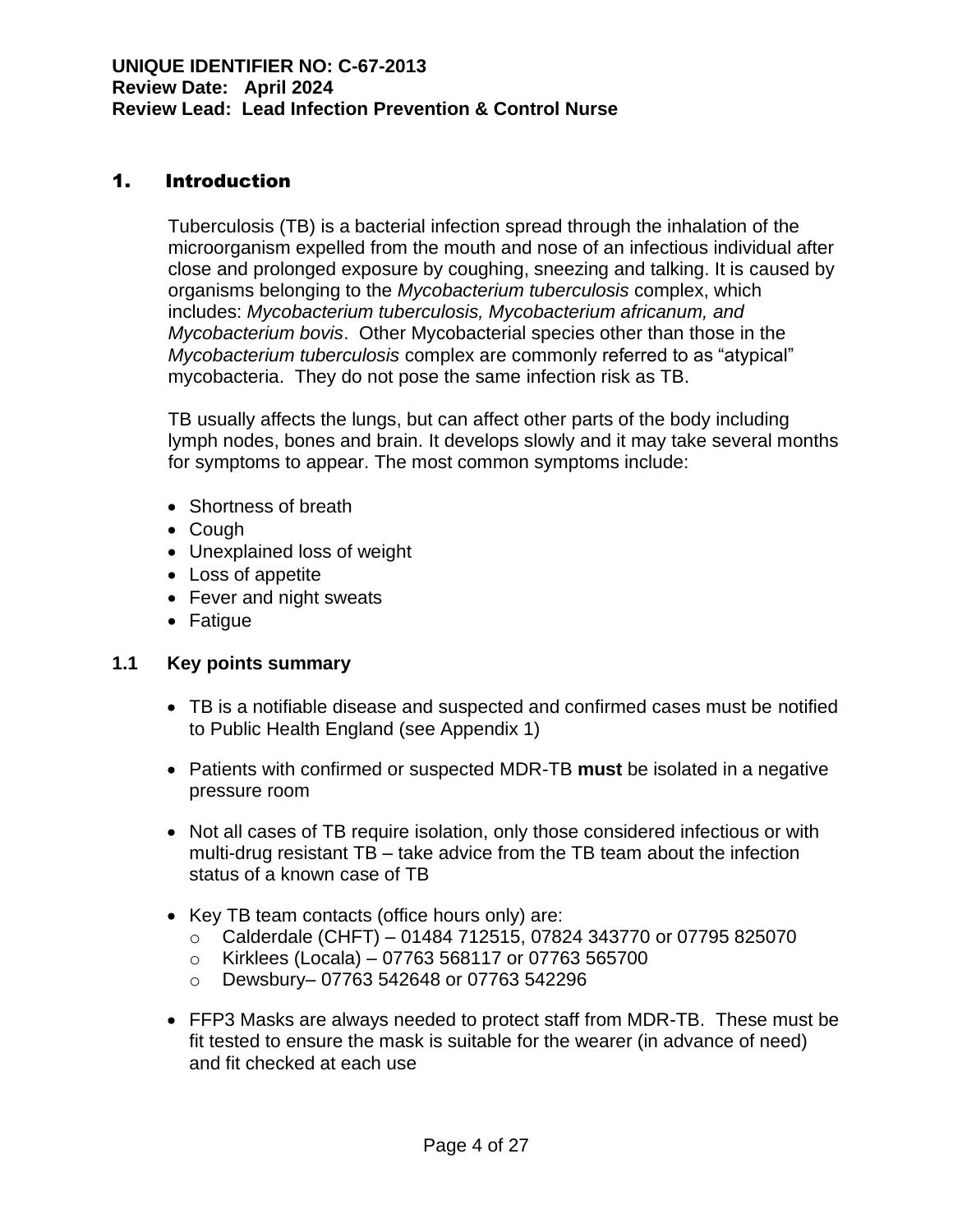• Do not de-escalate a TB patient's isolation without consulting the IPC team, microbiologist and Lead TB Consultant

#### 2. Purpose

The purpose of this policy is to ensure that suspected or confirmed TB cases are managed in line with best practice and the risks of cross infection to patients, staff and others are minimised.

#### 3. Definitions

- **Acid Fast Bacilli (AFB)** mycobacteria are shaped like rods and can be seen under the microscope. Staining mycobacteria with dye and washing them with acid and can help identify TB because the rods will remain stained – AFB positive.
- **Contact tracing -** this identifies contacts of the TB case and checks for anyone who has symptoms of TB, tests for those with latent TB infection (see below) and identifies those who would benefit from BCG vaccination.
- **Extensively drug resistant TB (XDR TB)** MDR TB **and** resistant to any fluoroquinolone and at least one of three injectable second- line drugs (*i.e*  amikacin, kanamycin or capreomycin).
- **Latent TB infection (LTBI) -** is when a person has the bacteria that cause TB in their body but it is not causing disease i.e. the bacteria are dormant. The person with Latent TB is not an infection risk to others including children/babies in utero. It is possible that the bacteria may cause disease in the future.
- **Multi- drug resistant TB (MDR- TB) -** *M tuberculosis* resistant to isoniazid **and** rifampicin; with or without resistance to other anti-TB drugs.
- **Pulmonary tuberculosis -** a case of TB involving the lungs (including laryngeal TB).
- **Negative pressure isolation rooms -** used for patients with an airborne transmitted infection. Airflow is pulled from the corridor into the patient's room and is vented to the outside.
- **Respiratory Isolation** is a set of measures to prevent the spread of an airborne infection. This includes isolation and if applicable, the use of masks.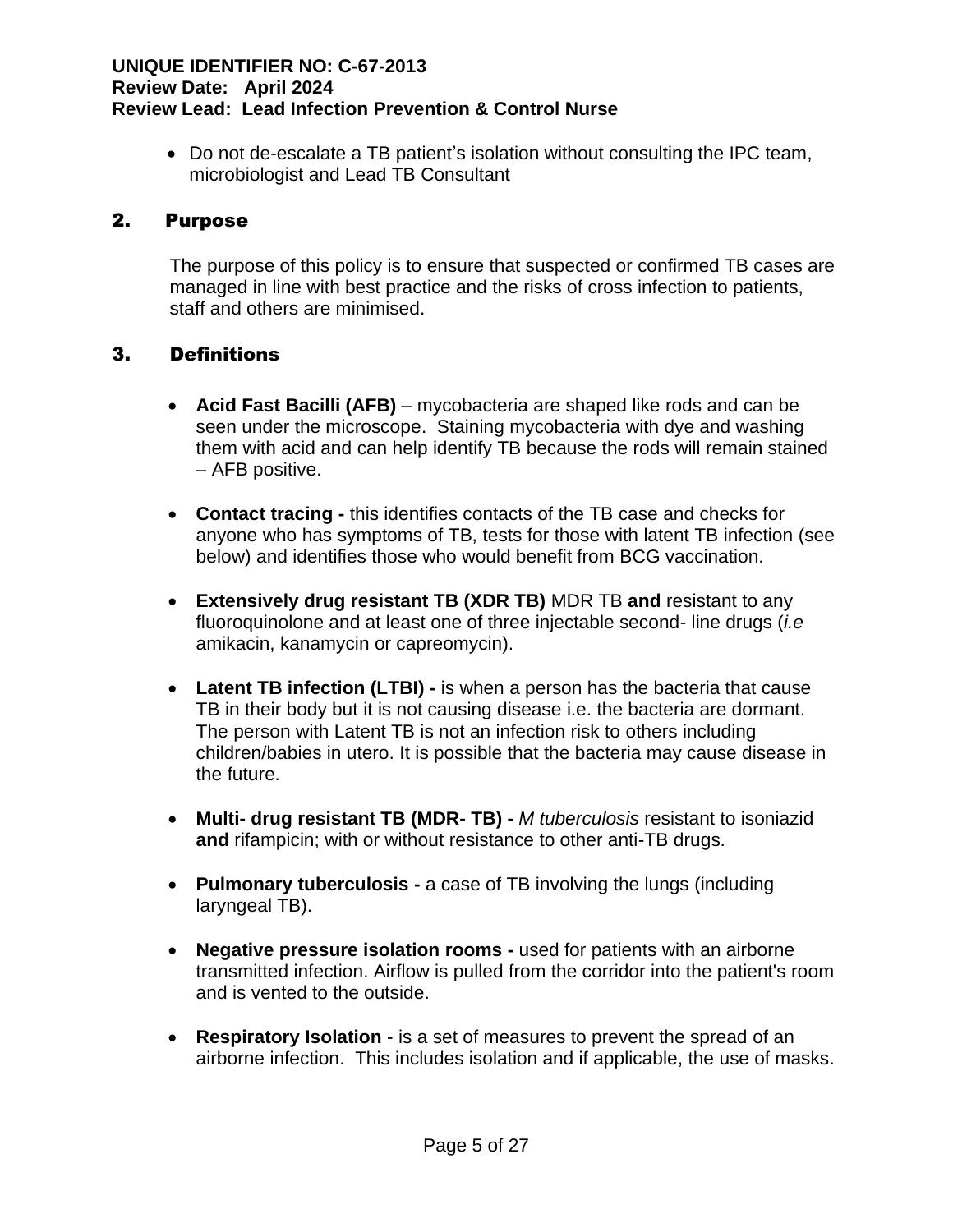#### 4. Duties

As a registered healthcare provider, CHFT has a duty to comply all legislation associated with the control of infection including the Health and Social Care Act (2008) Code of practice on the prevention and control of infections and related guidance (DH 2015).

The Chief Executive is responsible for ensuring that there are effective infection control arrangements in the Trust.

The Lead TB Consultants is responsible for the clinical management of adult TB cases.

The TB teams support individuals affected by TB in line with NICE guidelines and Standard Operating Procedures.

#### **Consultation and Communication with Stakeholders**

The Infection Prevention & Control Committee (IPCC), TB Clinical Leads and the Infection Prevention & Control Team (IPCT) comment on and contributed to this policy. The policy is ratified at IPCC and approved by the Executive Board (EB).

#### 5. Management of TB in hospital

Most **confirmed** TB patients are managed as outpatients, supported by the TB Team, and are generally **no longer infectious following 2 weeks of effective treatment**. However, it may be necessary for a patient to be admitted to hospital while they are infectious, either due to their TB infection or for another reasons.

Where TB is **suspected** or is considered a **differential diagnosis**, the patient will need to be managed as a TB case until laboratory tests or alternate diagnosis rules out TB.

#### **5.1 Risk assessment – is the patient infectious?**

Risk assessment identifies the risk associated with the patients TB infection and therefore what measures need to be taken to prevent transmission within the hospital.

Initial assessment should be completed without delay to assess for the risk of multi-drug resistance (MDR or XDR). If this risk assessment cannot be done expeditiously, then MDR-TB precautions should be applied until confirmed otherwise: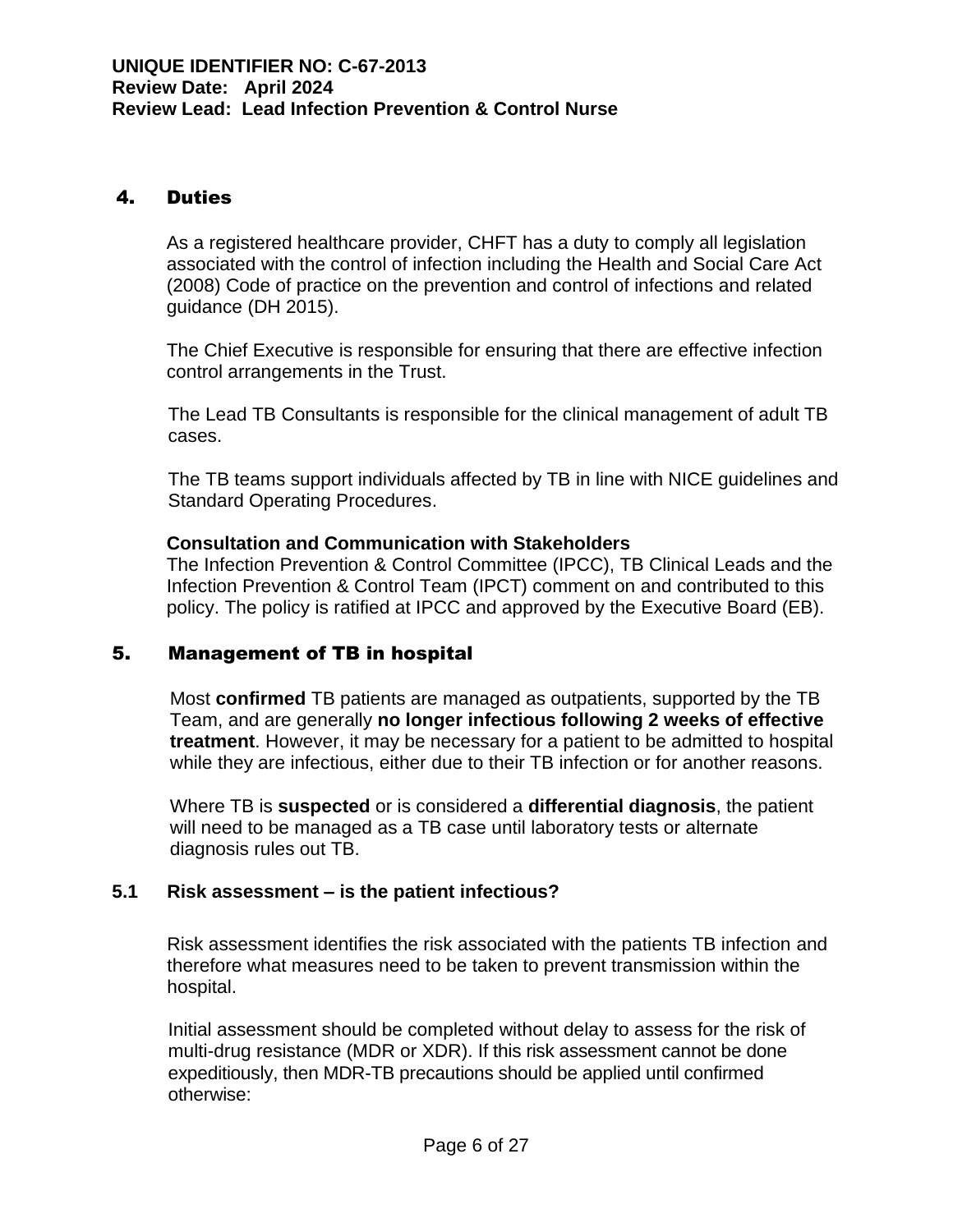- 1. History of prior TB drug treatment; prior TB treatment failure.
- 2. Contact with a known case of drug-resistant TB.
- 3. Birth in a foreign country, particularly high-incidence countries as defined by Public Health England on its [website:](https://www.gov.uk/government/uploads/system/uploads/attachment_data/file/581013/WHO_estimates_of_tuberculosis_incidence_by_country__2015.pdf) \*High incidence rate is estimated incidence rate of 40 per 100,000 or greater.
- 4. HIV infection.
- 5. Residence in London.
- A. **MDR-tuberculosis** if any of the above circumstances are known to apply at, or discovered after, the time of patient admission. **NOTE: any patient coinfected with MDR-TB and HIV MUST be transferred to LEEDS.**

Patients **without** any identified risk factors for drug resistance will fall into the following categories.

- B. **Clinically and/or radiologically suspected pulmonary TB** but sputum smear results awaited (on the basis of three samples – see below).
- C. **Sputum or bronchoscopy smear (AFB) positive tuberculosis** on the basis of one or more samples. These patients should be considered **significantly** infectious. Any sputum smear positive (AFB) should be assumed to be *M. tuberculosis* until confirmed otherwise.
- D. **Smear negative sputum status** is on the basis of three sputum samples collected at least 8 hours apart, with at least one being an early morning sample. Each sputum sample should be at least 5 mls, and obtained from a deep productive cough (saliva and naso-pharyngeal secretions are not sputum). Patients who are sputum smear negative normally present a reduced risk of infection to others in hospital. Such patients **may** be managed on a standard ward following standard IP&C precautions, but only if there are no immunocompromised patients present and there is no risk of MDR TB. This should be discussed and agreed with the IP&C Team.
- E. Non-respiratory tuberculosis is not infectious to others, but may require isolation for some procedures

#### **5.2 Diagnosis - sample taking**

- Three sputum samples collected at least 8 hours apart, with at least one being an early morning sample
- Sputum sample should be at least 5 mls and obtained from a deep productive cough (saliva and naso-pharyngeal secretions are not sputum)
- In children it may not be possible to obtain sputum samples. An adequately trained physiotherapist may be able to assist in obtaining a sputum sample. If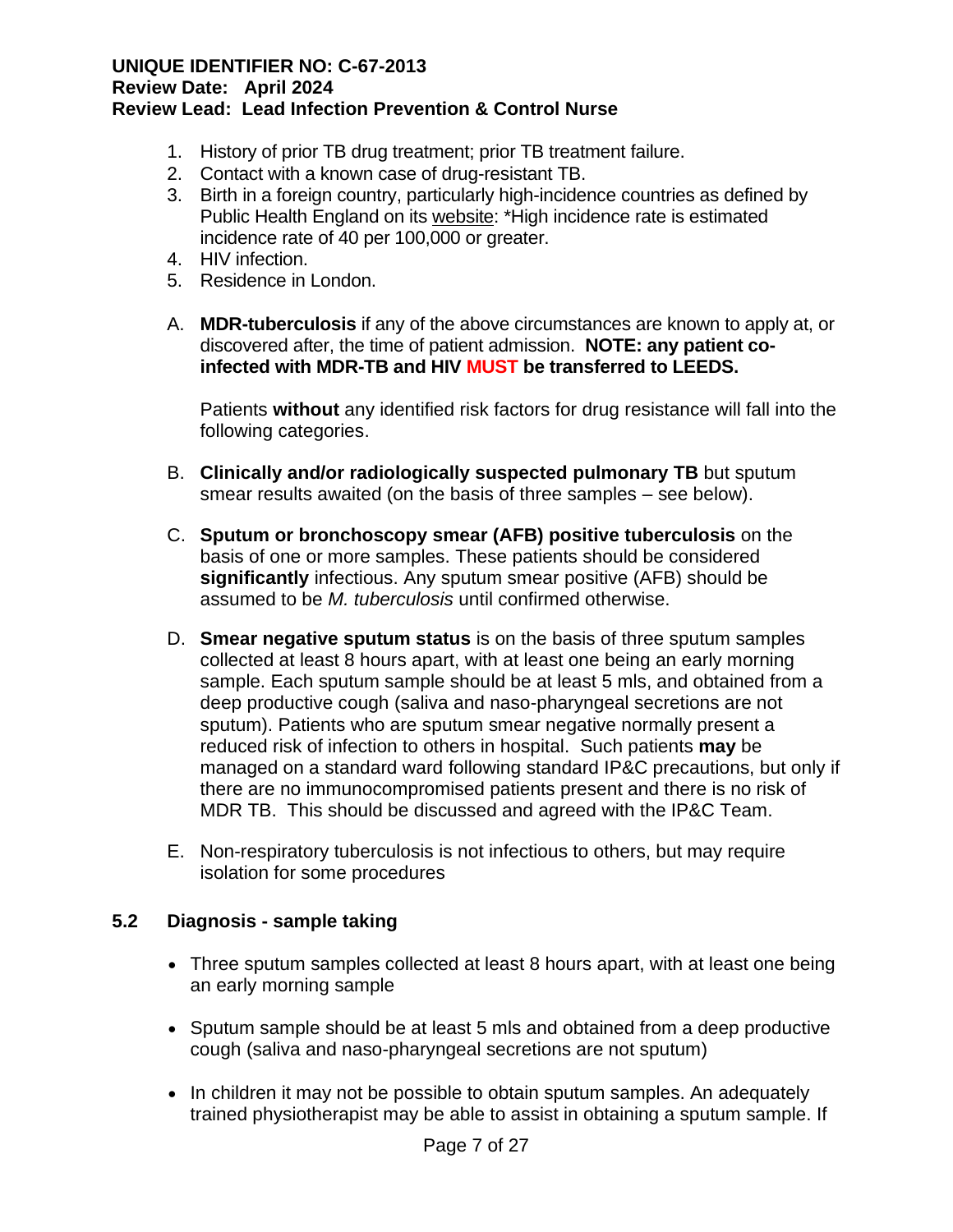not possible and there is a high suspicion of pulmonary tuberculosis, then advice from the paediatric infectious diseases team at Leeds should be obtained (Dr Sean O'Riordan)

- Sputum and bronchoalveolar lavage (BAL) specimens from known or suspected TB patients should be labelled **INFECTION RISK** and **MUST NOT BE TRANSPORTED BY ANY AIR TUBE SYSTEM**
- Where MDR-TB is suspected, rapid nucleic acid amplification tests for rifampicin resistance on primary specimens should be requested

#### **5.3 Prevention of transmission**

The following section summarises the IPC measures for each of the categories above and describes each element in more detail.

|                  |                                                                        | confirmed<br><b>MDRTB</b><br>suspected<br>$\overline{5}$<br>⋖ | pulmonary TB not MDR<br>suspected<br>m | Smear positive<br>$\mathbf{I}$<br>$\mathbf C$ | negative<br>smear<br>I.<br>$\Omega$ | non-pulmonary<br>Ш |
|------------------|------------------------------------------------------------------------|---------------------------------------------------------------|----------------------------------------|-----------------------------------------------|-------------------------------------|--------------------|
| <b>ISOLATION</b> | Isolation room – negative pressure                                     |                                                               |                                        | ✓                                             |                                     |                    |
|                  | Standard Isolation room                                                |                                                               | ✓                                      |                                               | <b>IPC</b>                          | <b>IPC</b>         |
|                  | Mask FFP3 – staff entering room and<br>until leaving the room          | ✓                                                             |                                        |                                               |                                     |                    |
|                  | Mask FFP3 - staff performing aerosolising<br>procedures*               | ✓                                                             | ✓                                      | ✓                                             | <b>IPC</b>                          | <b>IPC</b>         |
|                  | Mask Surgical - patient on transfer<br>between departments             |                                                               |                                        |                                               |                                     |                    |
| MASKS            | Mask FFP3 - for visitors                                               | $\checkmark$                                                  |                                        |                                               |                                     |                    |
|                  | Visitors – assess for TB prior to visiting                             |                                                               | ✓                                      |                                               |                                     |                    |
|                  | Visitors – restricted to close contacts                                |                                                               |                                        |                                               |                                     |                    |
|                  | Infection site waste managed as<br>infectious (e.g. sputum, wound etc) | $\checkmark$                                                  | ✓                                      | ✓                                             |                                     |                    |

IPC = discuss options with IPC team

e.g bronchoscopy, chest physiotherapy, sputum induction, intubation.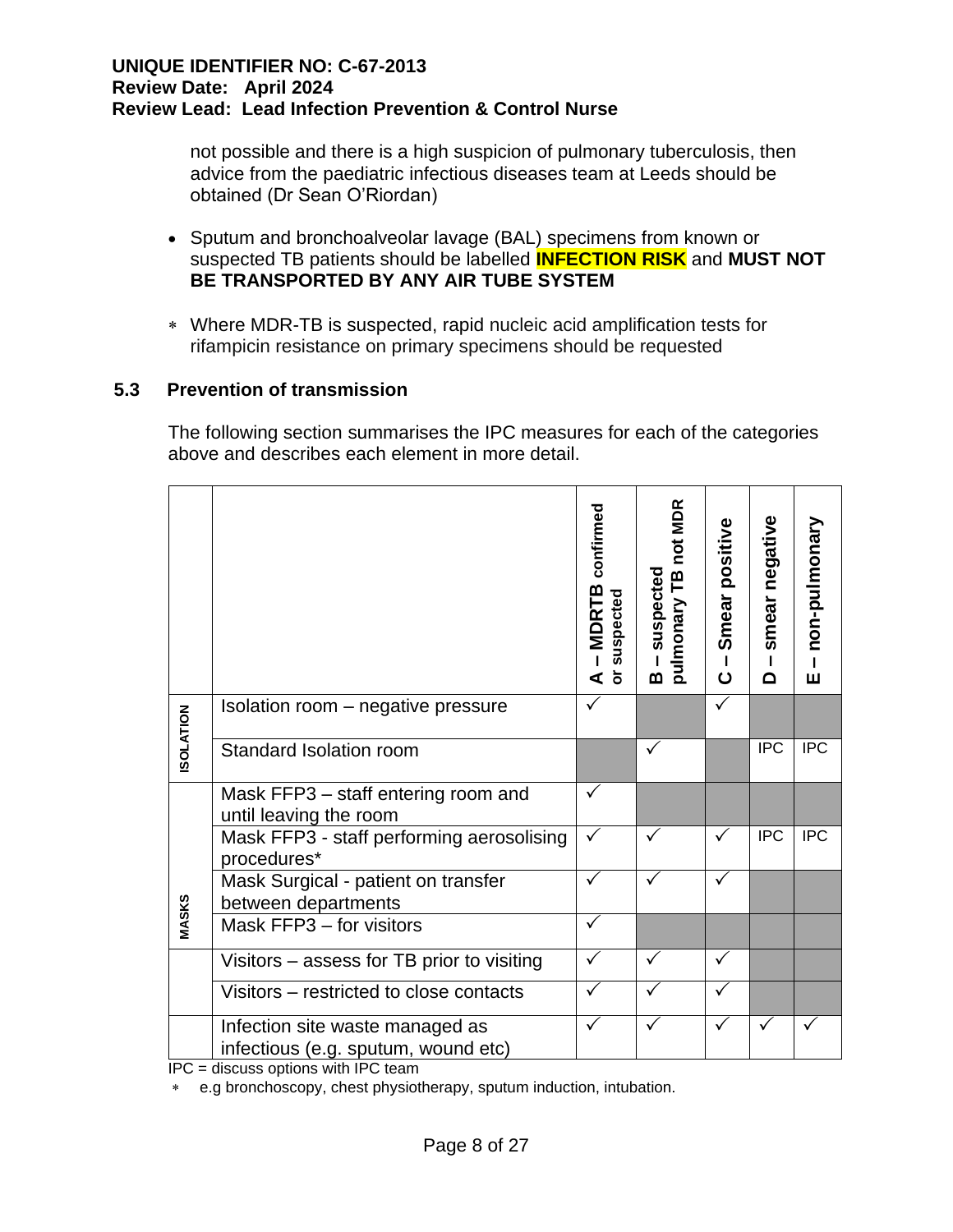#### **5.4 Isolation of patients with confirmed or suspected TB**

When in hospital, patients in categories A, B or C, including those initially sputum smear negative but sputum smear positive after bronchoscopy, must be admitted directly into an isolation room. **For MDR-TB this must be the first available negative pressure room preferably on a respiratory ward. For suspected TB this should be into a side room. For a smear positive TB this should be a negative pressure room** (see Appendix 2 for locations).

Isolation must be continued until the patient is declared non-infectious by the Consultant microbiologist and TB Consultant or is discharged.

- All staff are required to follow CHFT Isolation policy (Section K) when caring for patients within isolation
- Staff contact should be kept to a reasonable minimum without compromising patient care
- The door must be closed **at all times** except for necessary access
- Patients in isolation should not visit communal or public areas of the ward or hospital, nor should they visit or pass through areas that may contain immunosuppressed patients
- All clinical waste should be disposed of via the infectious waste stream. A lidded orange waste bin is to be available outside the isolation room
- Where required, a supply of FFP3 masks must be available outside the isolation room
- When TB is confirmed or suspected (even if considered non-infectious), cough inducing procedures and production of sputum must NEVER be performed on the open ward or bay. They should be performed in the isolation room or a treatment room with the door closed
- Patients with MDR-TB take **absolute priority** in the allocation of the negative pressure rooms. In order for the negative pressure to work correctly the isolation room door, en-suite door and window must remain closed
	- o Before the patient is admitted to the negative pressure room the ventilation and pressure record reading is to be documented in the patient's EPR record and advice given as to whether the room is suitable for use. This information can be obtained from Engie. Throughout the patient's stay, the negative pressure reading should be documented on a daily basis within the patient's notes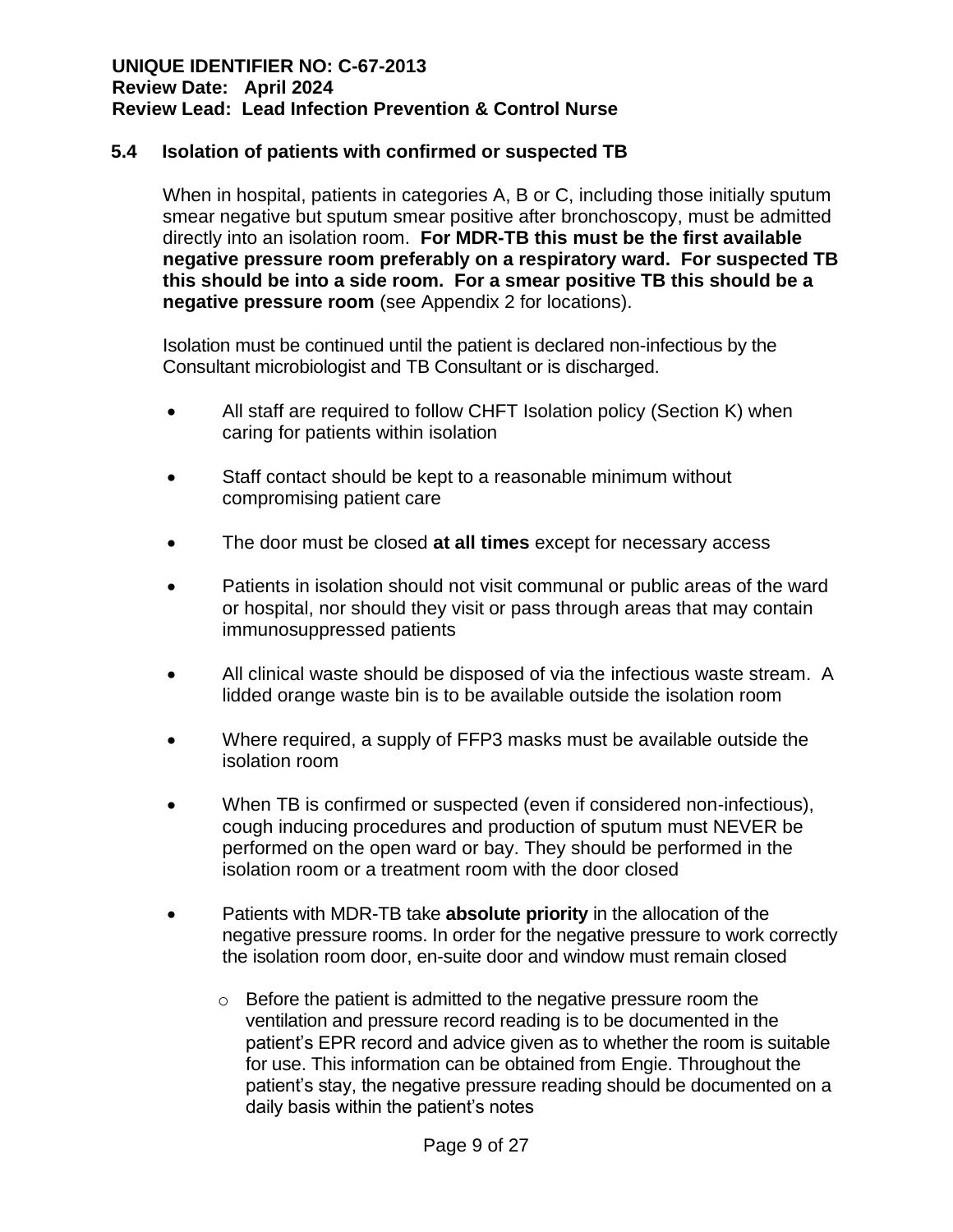- o Out of hours / weekends the Site Coordinator or Duty Matron are able to arrange the switching of a side room to negative pressure room
- o If it is necessary for the patient to go to Theatre, the Theatre pressure should be set to neutral

#### **5.5 DOL (Deprivation of Liberty)**

Patients with inadequately controlled TB may pose a significant infection risk to others, especially if they are sputum smear positive, and noncompliant with prescribed oral therapy, or have MDR-TB. The isolation of such patients is paramount to protect other individuals. In **very occasional** circumstances a Court Order restricting a patient's location/movements may be required in the interests of the wider public health. Any individual CHFT patient case where such legal restrictions might be required should be discussed with Public Health England. The IPCT should also be informed.

#### **5.6 Termination of Isolation**

The decision to terminate isolation is made by the supervising physician in collaboration with the Infection Prevention and Control Team and the Consultant Microbiologist only.

Uncomplicated (sensitive) pulmonary TB will become non-infectious after two weeks of compliant anti-TB therapy. The results of sputum cultures and the response to treatment will be taken into account.

In the circumstances outlined below, three negative sputum smear examinations on successive days must be confirmed before removing a patient from isolation:

- If the patient was particularly infectious (infection transmitted to more than 10% of close household and/or casual contacts)
- If MDR-TB is possible or confirmed
- If the patient is to be transferred to an open ward containing immunocompromised or HIV positive patients

#### **5.7 Visitors**

Visitors should be limited to those who have already been in close contact with the patient before diagnosis (such as persons living in the same house).

In addition:

Page 10 of 27 • Visitors of children should be isolated from other areas of the ward/hospital until they have been screened and pronounced non-infectious. One of the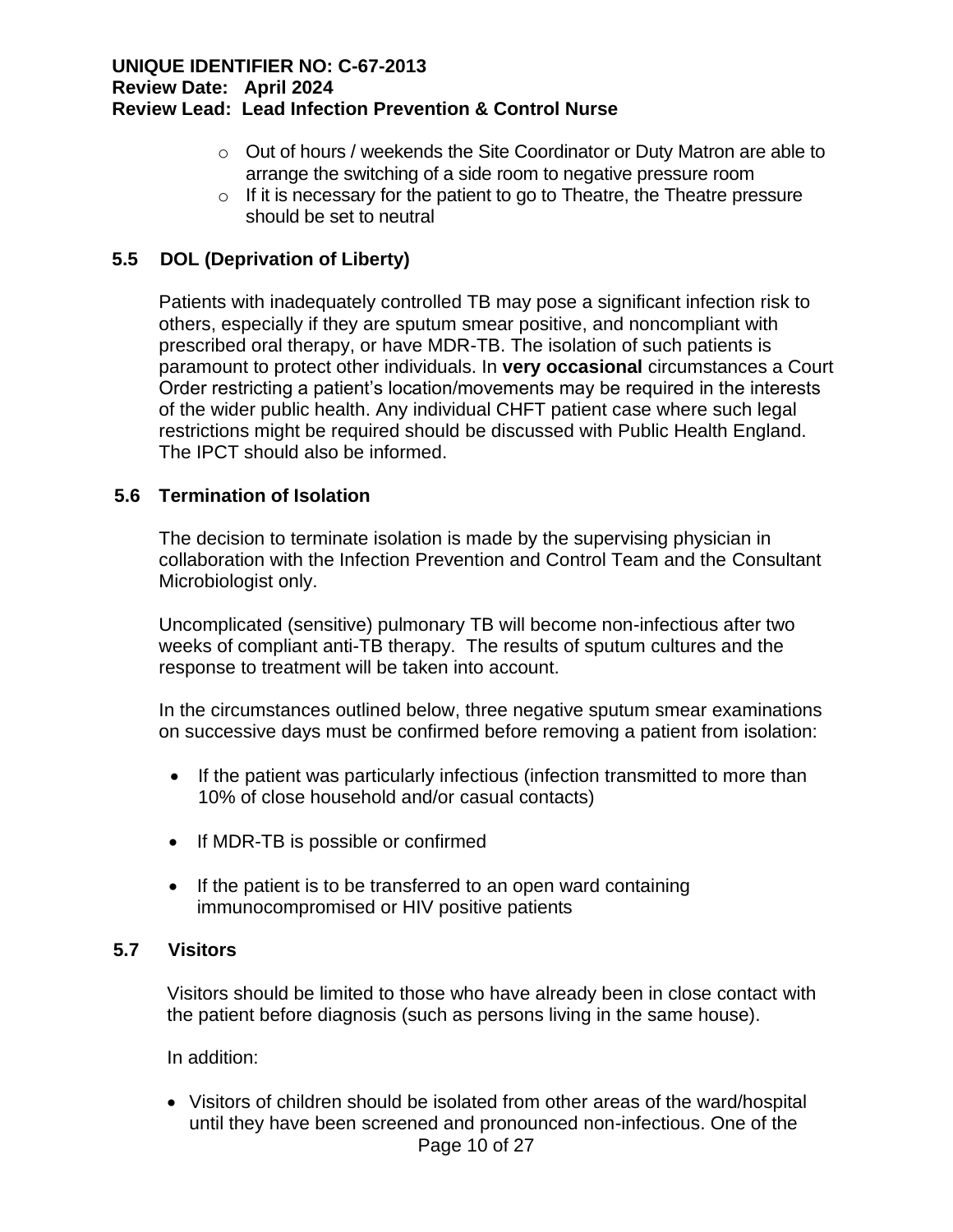visitors may be the source of the child's TB and pose a significant infection risk to other patients

- Children under two years of age should **not** visit unless the children have had significant contact with the patient and are being followed up as a "close contact"
- MDR-TB patient close contacts must be assessed by the TB team for possible active tuberculosis and declared non-infectious before being allowed to visit. Visitors who have yet to be assessed as above, and who have a persistent cough should be asked not to visit until declared clear as above
- MDR-TB patient visitors who refuse to wear masks to protect themselves on the grounds that they have been, or may continue to be, exposed outside the hospital should not be prevented from visiting but such refusal should be documented

#### **5.8 Personal protective equipment including the use of Masks**

Standard Infection Prevention and Control Precautions (Infection Control Policies & Guidelines, Section C) must be maintained for all patients e.g. hand hygiene, single use gloves and aprons where appropriate.

**Masks** are used to protect staff from inhalation of TB mycobacteria or when worn by the patient with TB, to contain the infection if transit between hospital areas is required. The requirements depend upon the type of TB being managed.

- **FFP 3 Masks** are recommended for staff when:
	- o Exposure to large numbers *of M. tuberculosis* bacilli is possible, e.g. bronchoscopy and aerosol generating procedures, including chest physiotherapy, sputum induction etc.
	- $\circ$  Prolonged (>8hrs/shift) high dependency care of a coughing TB patient
	- $\circ$  Entering the isolation room of an MDR TB patient

The patient should wear a surgical mask if they need to attend another department.

All clinical staff for in-patient areas should ensure they are 'fit tested' for an FFP 3 masks **prior to use**. Further information about fit testing can be found on the intranet.

If FFP 3 masks are urgently required, a very small stock is available in the Infection Prevention and Control Emergency Cupboard**. At the earliest opportunity the ward must ensure they have an adequate supply of FFP3 masks.**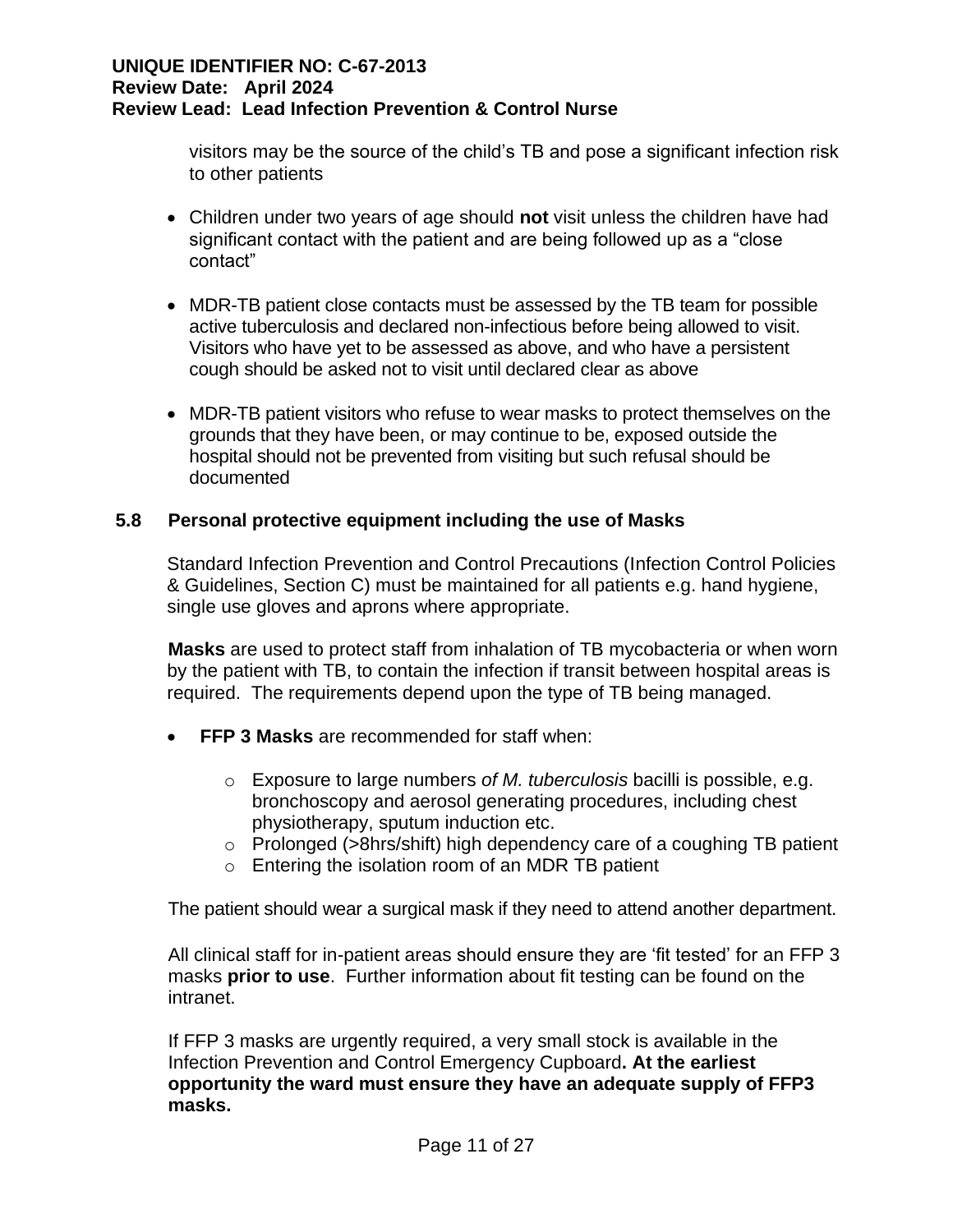#### **5.9 Respiratory hygiene/cough etiquette:**

Patients are to be advised on respiratory etiquette as part of their care.

- to use tissues to cover their mouth and nose when coughing/sneezing to contain respiratory secretions
- to dispose of tissues into an appropriate waste receptacle for them prior to discarding into an orange clinical waste bag
- to perform hand hygiene after contact with respiratory secretions and contaminated items

#### **5.10 Operating Theatres & Respiratory / Invasive Intervention**

- Infectious TB patients (confirmed or suspected) should be placed last on the operating/scoping list. Consideration should be given as to whether the procedure can be deferred (especially if involving a general anaesthetic) until the patient is deemed "non-infectious"
- The operating theatre should be cleaned as normal following the list
- If patients with confirmed or suspected pulmonary TB require assisted ventilation in either ICU or theatre, the ventilator must be fitted with a bacterial filter
- If patients require suction via an endotracheal tube or tracheostomy a closed suction system must be used. All respiratory equipment (endotracheal tubes, ventilator circuits etc.) must be single use
- Bronchoscopes should be decontaminated according to local policy for TB

#### **5.11 Discharge or transfer of known or suspected TB**

Consideration must be given to any infection risk the patient may pose on discharge. The discharge plan should be made in consultation with the TB team supporting the patient through treatment as well as those involved in the patients' management in hospital.

**For cases of MDR-TB** a Consultant Microbiologist, Public Health England CCDC, and the IPCT should be involved in the decision.

• The Inter healthcare Infection Control Transfer Form must be completed for all patients being permanently transferred to another area (IPC Policy for Bed Management and Movement of Patients section W)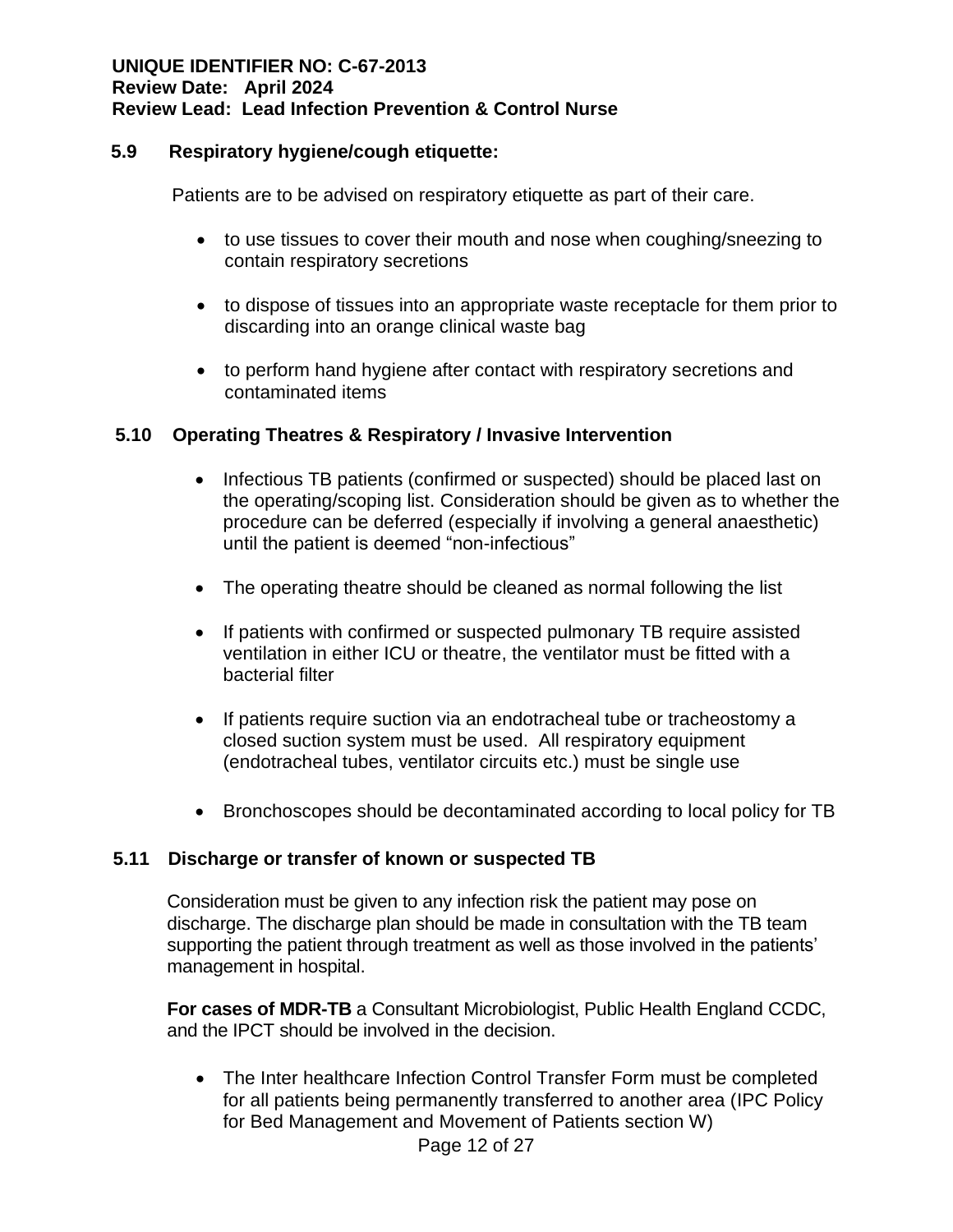• The isolation room requires a terminal clean and curtain change (amber) using a chlorine-based disinfectant (e.g. Tristel)

#### **5.12 Death of a patient with TB**

If a patient with confirmed or suspected TB **of any type and from any body site** dies, the mortuary must be informed and the patient placed in a cadaver bag with **INFECTION RISK** stickers attached to the mortuary labels (Care of the Deceased Body, Section P).

For notification after death, please see Section B Notifiable Diseases Policy.

#### 6. Notification

All cases of confirmed or suspected TB infection are notifiable as described below, including following death (including post-mortem diagnoses).

Notification is required for:

- 1. Culture confirmed case due to *M. tuberculosis* complex (including *M. tuberculosis, M. bovis, M. africanum or M.microti).*
- 2. In the absence of culture confirmation, a case that meets the following criteria:

a clinician's judgement that the patient's clinical and/or radiological signs and/or symptoms are compatible with tuberculosis,

AND

a clinician's decision to treat the patient with a full course of anti-TB therapy.

- Notification also applies to UK residents who are diagnosed abroad but continue with their anti-TB therapy in the UK and to non-UK residents diagnosed in the UK, even if anti-TB therapy is not initiated in the UK
- Locally the Lead TB Consultant will notify all cases of TB started on treatment. Please see Appendix 1 for more detailed guidance on notifying TB cases
- For sputum smear positive patients especially if they have been in contact with children or others at a high risk of acquiring TB, the **TB nurses should also be informed promptly**. This does NOT remove the need for statutory notification, but enables efficient case management and contact tracing
- **MDR-TB additional notification requirements -** The IPCT, Lead TB Consultant and if appropriate the TB physician who specialises in MDR-TB at St. James University Hospital, Leeds, must be informed of the admission as soon as possible. In addition, the BTS MDRTB Forum are notified by the Lead TB Consultant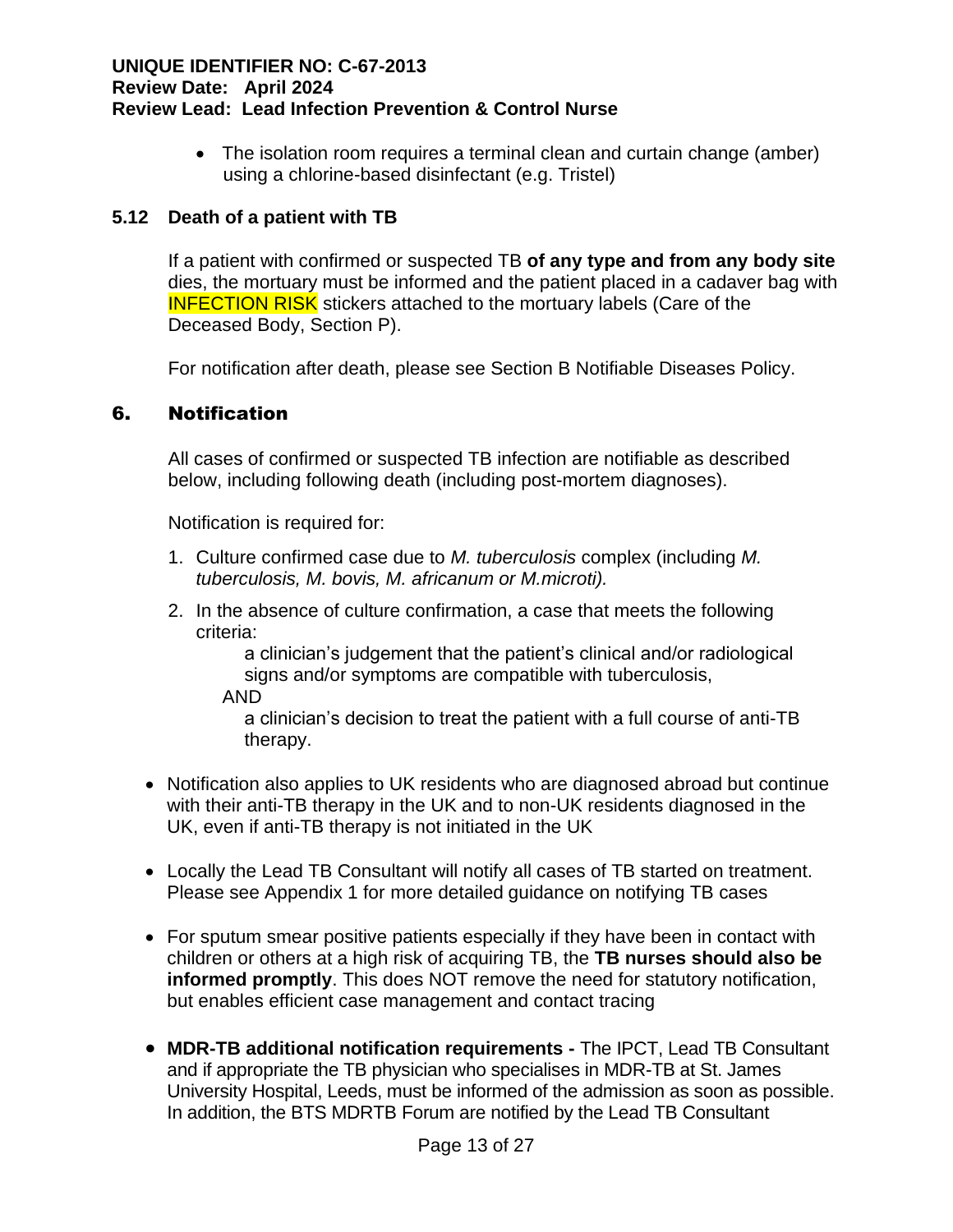• If a staff member is suspected to have acquired TB during the course of their work at CHFT, this should be reported to the Health and Safety Executive as a disease identified under the Reporting of Injuries, Disease and Dangerous Occurrences Regulations (RIDDOR)

### 7. Staff Screening/Immunity

Staff must comply with Occupational Health Service procedures for TB. In particular:

- Attending Occupational Health if they have been requested to do so: for example
- For TB screening/immunisation on commencement of employment
	- $\circ$  If they have been working clinically in countries with a high TB incidence (WHO definition >40 cases per hundred thousand)
	- o If advised screening is required following exposure to an infectious TB case at work
	- o If they have reason to believe they have been exposed to TB
- Staff who do not have evidence of protection/immunity are advised to avoid contact with known or suspected cases of TB
- Staff who have suppressed immunity MUST avoid contact with known or suspected cases of TB
- Managers should ensure that staff comply with the above requirements
- If unsure of their status, staff can refer themselves to CHFT Occupational Health Service

Any CHFT staff member who develops symptoms of TB are to seek medical advice from their GP and report to Occupational Health Services as soon as possible.

#### **7.1 Staff contacts of a TB patient**

Most occupational contacts are considered to be casual contacts. Further examination is only necessary if:

- The index case is smear positive and the contact is unusually susceptible, e.g. immunocompromised
- The index case is considered highly infectious as shown by transmission to more than 10% of close contacts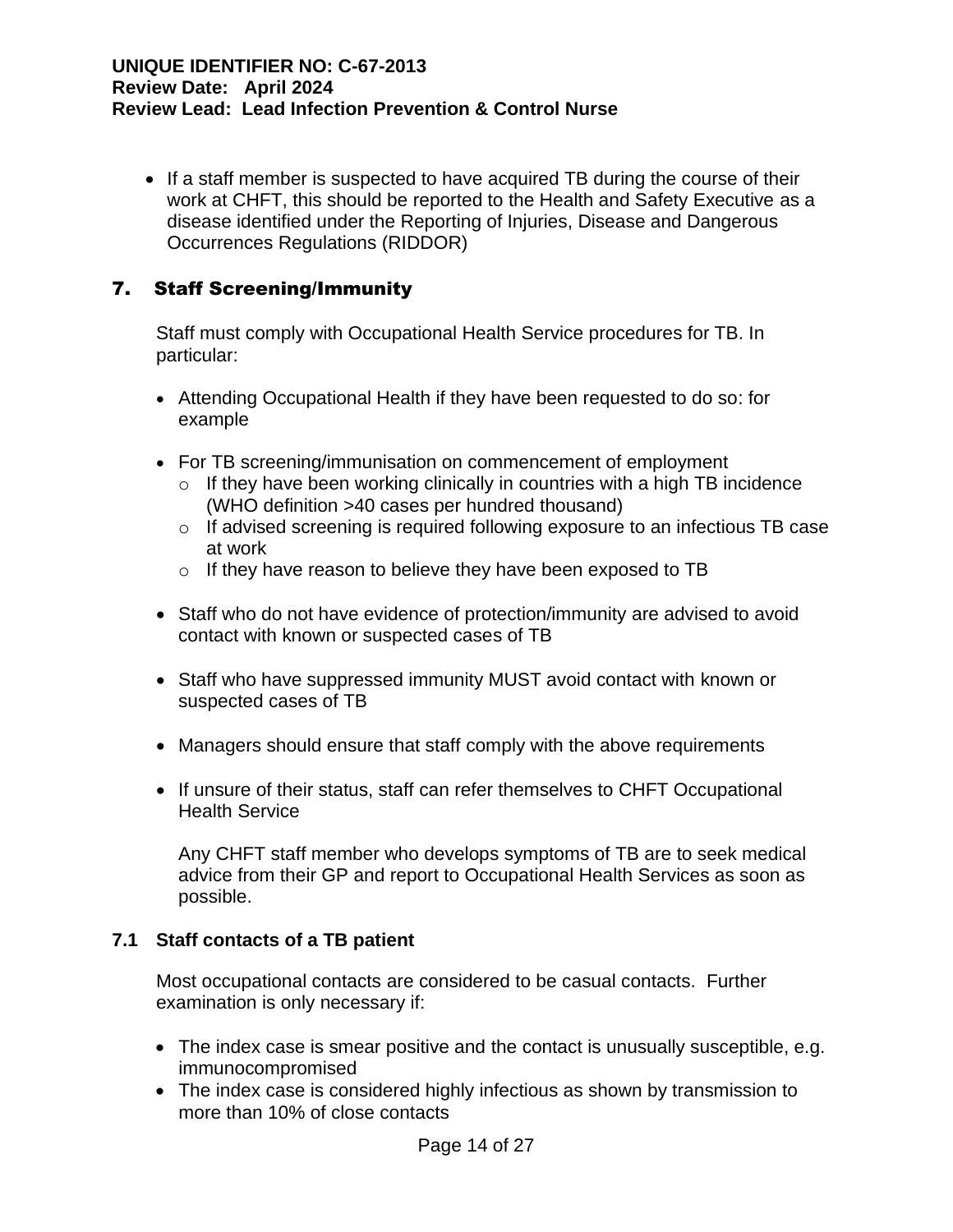#### 8. Management of Outbreaks & Incidents

Where an infectious patient has been nursed with other patients in a ward area for more than 8 hours a risk assessment must be carried out. Public Health England (PHE) must be involved in the risk assessment process (Appendix 4).

The Infection Prevention & Control Doctor (IPCD) has overall responsibility for coordinating the management of an outbreak of TB or an incident involving TB. The IPCD will co-ordinate immediate action to:

- Prevent or reduce the risk of further cases
- Arrange collection and recording of microbiological and epidemiological information as required
- Convene an urgent Outbreak Control Team (OCT) meeting
- With support from the IPCT, the Ward Manager will collate a list of patient contacts
- Initial risk assessment would take place between an IPCN, the patient's clinical team and the CHFT Microbiologist. This list is then passed onto the TB team to contact patients
- The IPCT or TB Specialist Nurses will advise ward or work area manager to collate a list of staff potentially exposed to the patient with undiagnosed pulmonary tuberculosis. It is important the list includes all health care workers e.g physiotherapists. The list should include the nature of the exposure (e.g. during CPR) but does not need to include the susceptibility of individual health care workers
- Information about the signs and symptoms of TB and the action to be taken if these occur, to be cascaded to staff via the Ward Manager, Matron and the TB Team

Any required follow-up of contacts (including provision of "Inform and Advise" information) will be done via the CHFT Chest Clinic**.**

For MDR-TB, contacts should have an IGRA (interferon gamma release assay) test.

#### 9. Tuberculosis Management Contacts:

Lead TB Consultant's Secretary Tel: 01422 224144 Paediatric cases: Consultant Dr Karin Schwarz Tel: 01422 224565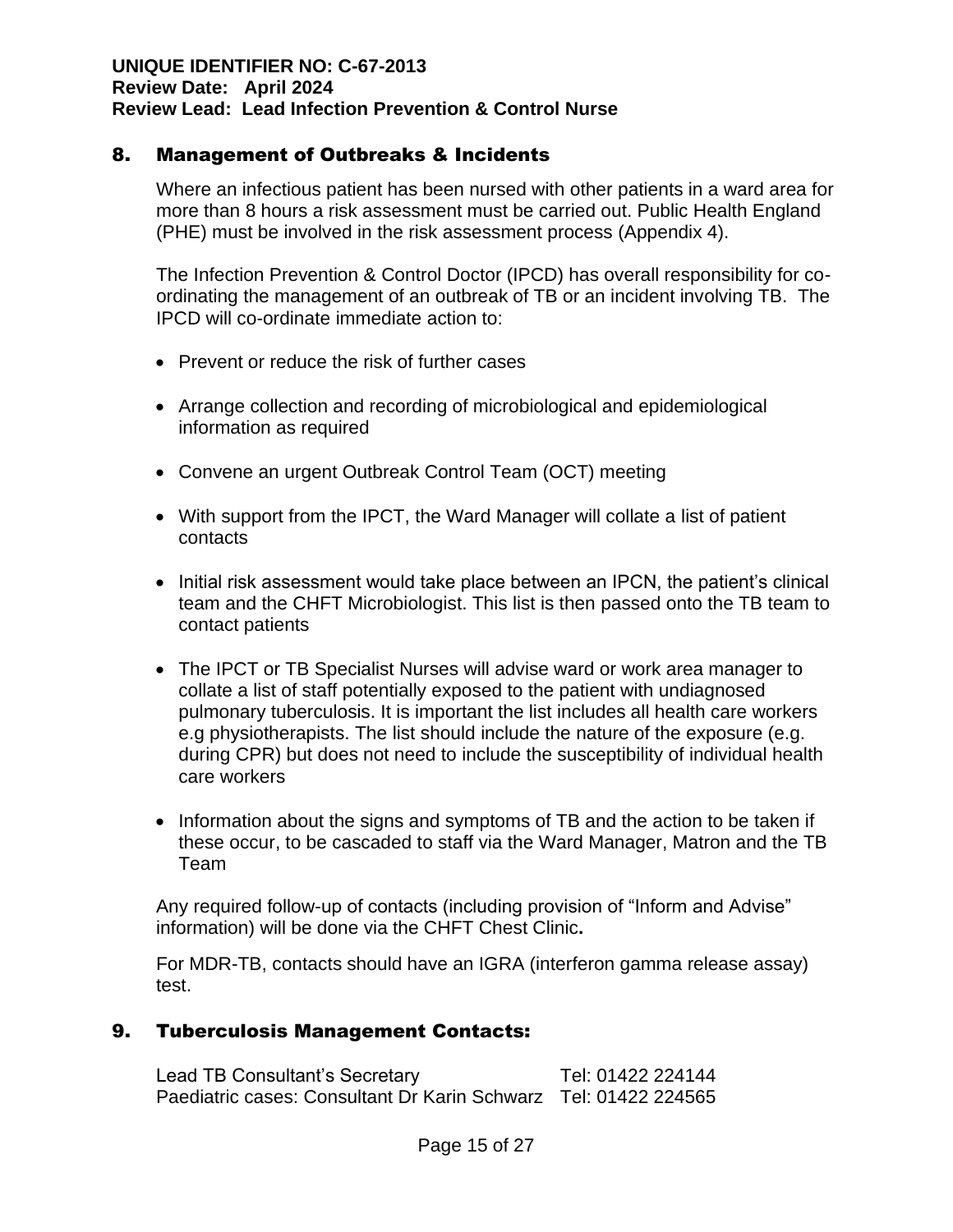| Consultant's secretary:                                                           |        | Tel: 01422 224450 |
|-----------------------------------------------------------------------------------|--------|-------------------|
| <b>TB</b> teams<br>Calderdale Patients                                            |        |                   |
| TB Team                                                                           |        | Tel: 01484 712515 |
| <b>TB Nurse Specialist</b>                                                        |        | Mob: 07824 343770 |
|                                                                                   |        | 07795 825070      |
| <b>Huddersfield Patients</b>                                                      |        |                   |
| TB Nurse Specialist (in office hours)                                             | Mob: . | 07763 568117      |
| TB Nurse Specialist (in office hours)                                             | Mob: . | 07763 565700      |
|                                                                                   |        |                   |
| <b>Public Health England</b><br><b>Consultant in Communicable Disease Control</b> |        |                   |
| West Yorkshire HPU, Leeds                                                         | Tel:   | 0113 3860300      |
| <b>Occupational Health Department</b>                                             |        |                   |
| <b>Calderdale Royal Hospital</b>                                                  | Tel:   | 01422 222037      |

### 10. Trust Equalities Statement

Calderdale and Huddersfield Foundation Trust aims to eliminate discrimination, harassment and victimisation and advance equality of opportunity through fostering good relationships, promoting inclusivity and embedding the "One Culture of Care" approach throughout the organisation. Stakeholder engagement is vital to analyse the equalities impact of this policy and ensure where there are any negative impacts, mitigation has been discussed and acted on.

#### 11. Financial impact

There have been no changes in the management of TB and therefore no changes to policy. There is no financial impact to consider.

#### 12. Training and implementation

IPC precautions required when caring for all patients is included in the 'Right from the Start' mandatory training sessions which are to be attended by all staff commencing employment with CHFT who will work in a clinical area. The IPCT also delivers targeted training sessions to key personnel / areas including Link Infection Prevention and Control Practitioners in departments and wards across the Trust who will then cascade the information to appropriate colleagues within their area / departments.

The updated policy will be highlighted to divisions for dissemination at the ICC.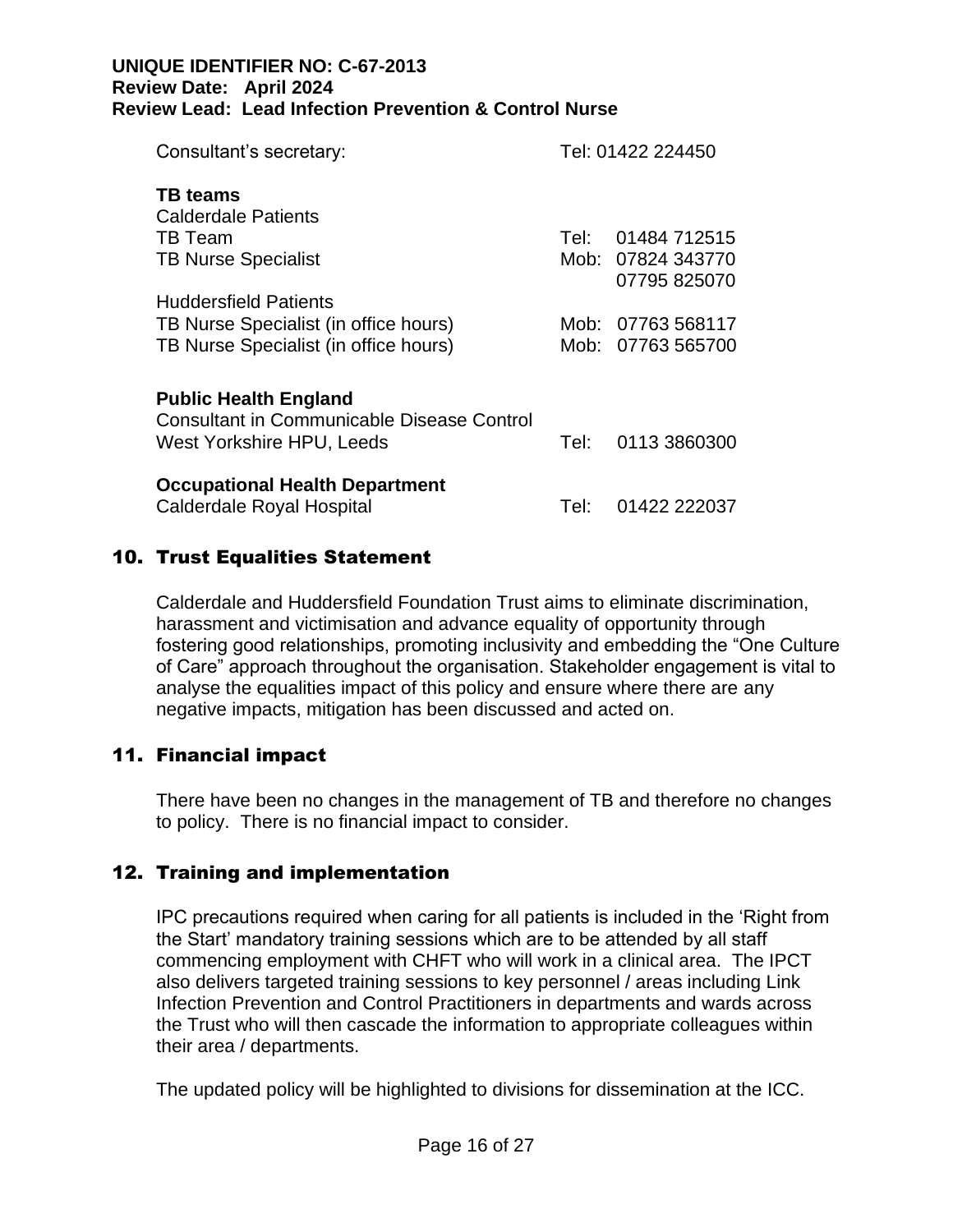### 13. Monitoring compliance

Isolation breeches must be reported in Datix by the clinical staff and communicated to the IPCT. Records of non-availability of single rooms compliance is monitored by the Divisions.

Incidents and outbreaks are monitored by the Infection Prevention and Control Team and where there is staff involvement by the Occupational Health Service and reported via the Infection Control Committee

### 14. Associated documents

This policy should be read in accordance with the following Trust policies:

- Isolation Policy
- Notification policy
- [Outbreak of Infection Policy](https://documentation.cht.nhs.uk/view-document.php?docID=495)

### 15. References and Further Reading

DH (2015) Health and Social Care Act (DH 2008) code of practice on the prevention and control of infections and related guidance.

NICE (2016) Tuberculosis: [NICE guideline.](https://www.nice.org.uk/guidance/ng33/chapter/Recommendations)

PHE (2015) Collaborative Tuberculosis Strategy for England 2015-2020. [https://www.gov.uk/government/publications/collaborative-tuberculosis-strategy-for](https://www.gov.uk/government/publications/collaborative-tuberculosis-strategy-for-england)[england](https://www.gov.uk/government/publications/collaborative-tuberculosis-strategy-for-england)

Public Health England TB Strategy Monitoring Indicators Tool: <http://fingertips.phe.org.uk/profile/tb-monitoring>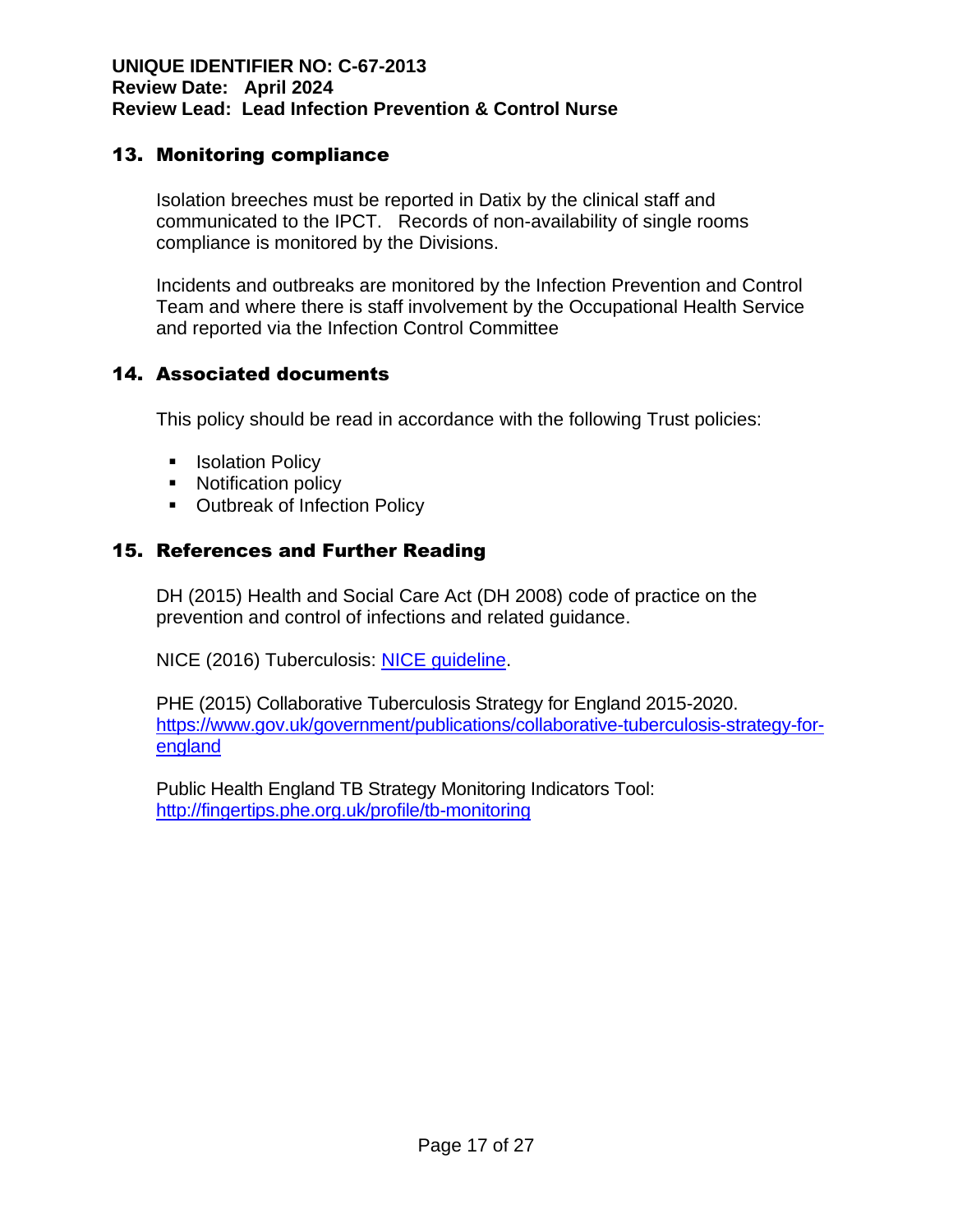**APPENDIX 1**

**Public Health** England

#### Guidance on notifying Tuberculosis (TB) cases

| <b>Statutory</b>    | All forms of active TB are statutorily notifiable <sup>1</sup> .                        |
|---------------------|-----------------------------------------------------------------------------------------|
| notification of     | The notification of cases prompts timely risk assessment for appropriate clinical and   |
| <b>Tuberculosis</b> | public health responses to cases and their contacts. The information provided           |
| (TB)                | through notification is used for epidemiological surveillance to control TB and to      |
|                     | identify cases for cohort review.                                                       |
| What to notify      | All new tuberculosis cases that meet one of the two following case definitions          |
|                     | Culture confirmed case due to M. tuberculosis complex (including M. tuberculosis, M.    |
|                     |                                                                                         |
|                     | bovis, M. africanum or M.microti).                                                      |
|                     | In the absence of culture confirmation, a case that meets the following criteria:       |
|                     | a clinician's judgement that the patient's clinical and/or radiological signs           |
|                     | and/or symptoms are compatible with tuberculosis,                                       |
|                     | <b>AND</b>                                                                              |
|                     | a clinician's decision to treat the patient with a full course of anti-TB therapy.      |
|                     | The requirement to notify applies if there is reasonable ground for suspecting that a   |
|                     | patient has died with, but not necessarily from, active TB (including post mortem       |
|                     | diagnoses)                                                                              |
|                     | Notification requirement applies also to UK residents who are diagnosed abroad but      |
|                     | continue with their anti-TB therapy in the UK and to non-UK residents diagnosed in      |
|                     | the UK, even if anti-TB therapy is not initiated in the UK                              |
| <b>What NOT to</b>  | mycobacterium cases not belonging to the M. tuberculosis complex                        |
| notify              | latent TB infection cases receiving anti TB chemoprophylaxis<br>۰                       |
|                     |                                                                                         |
|                     | cases with disseminated disease resulting from BCG<br>۰                                 |
| Mechanism for       | Statutory notification for TB cases is made through the Enhanced TB Surveillance        |
| notification        | system (ETS) (or the London TB Register, LTBR, in London). Both systems are             |
|                     | accessible online for timely notification. For those without online access, paper forms |
|                     | exist and can be requested from the local PHE Health Protection Team.                   |
| When to notify      | TB cases should be notified within 3 working days of making or suspecting<br>٠          |
|                     | the diagnosis                                                                           |
|                     | notification should not be delayed if full case information (including laboratory<br>٠  |
|                     | confirmation) is not available, as additional information can be added later            |
|                     | a case can be subsequently de-notified if an alternative diagnosis or<br>٠              |
|                     | contamination is confirmed                                                              |
|                     |                                                                                         |
|                     | if a case requires immediate public health action, the local PHE Health                 |
|                     | Protection Team should be contacted as soon as possible, and always within              |
|                     | 24 hours                                                                                |
|                     | • any urgent verbal notification must be followed up through ETS/LTBR                   |
| Roles &             | <b>Registered Medical Practitioner (RMP)</b>                                            |
| responsibilities    | There is a legal requirement for NHS & private sector Registered Medical                |
|                     | Practitioners (RMPs) to notify, where they suspect a case of TB.                        |
|                     | <b>Specialist Nurses</b>                                                                |
|                     | TB/respiratory/infectious disease specialist nurses should liaise with the appropriate  |
|                     | RMP to ensure that cases are notified in a timely manner.                               |
| Mechanisms to       | move from paper-based to electronic notification through ETS/LTBR<br>۰                  |
| improve             | local agreement for designated nurses to notify cases on behalf of the RMP<br>۰         |
| notification        | microbiologists / pathologists to inform the local TB team of positive results<br>٠     |
|                     |                                                                                         |
|                     | received from non-TB specialists to ensure notification occurs                          |
|                     | PHE publications gateway number: 2014370 © Crown copyright 2014                         |

1. Health Protection Legislation (England) Guidance 2010:

http://webarchive.nationalarchives.gov.uk/20130107105354/http:/www.dh.gov.uk/prod\_consum\_dh/groups/dh\_dig italassets/@dh/@en/@ps/documents/digitalasset/dh\_114589.pdf For queries relating to this guidance, please contact: tbsection@phe.gov.uk

Issue by TB section (Surinder Tamne): Sept 2014. Review date: TB section (Surinder Tamne): Sept 2015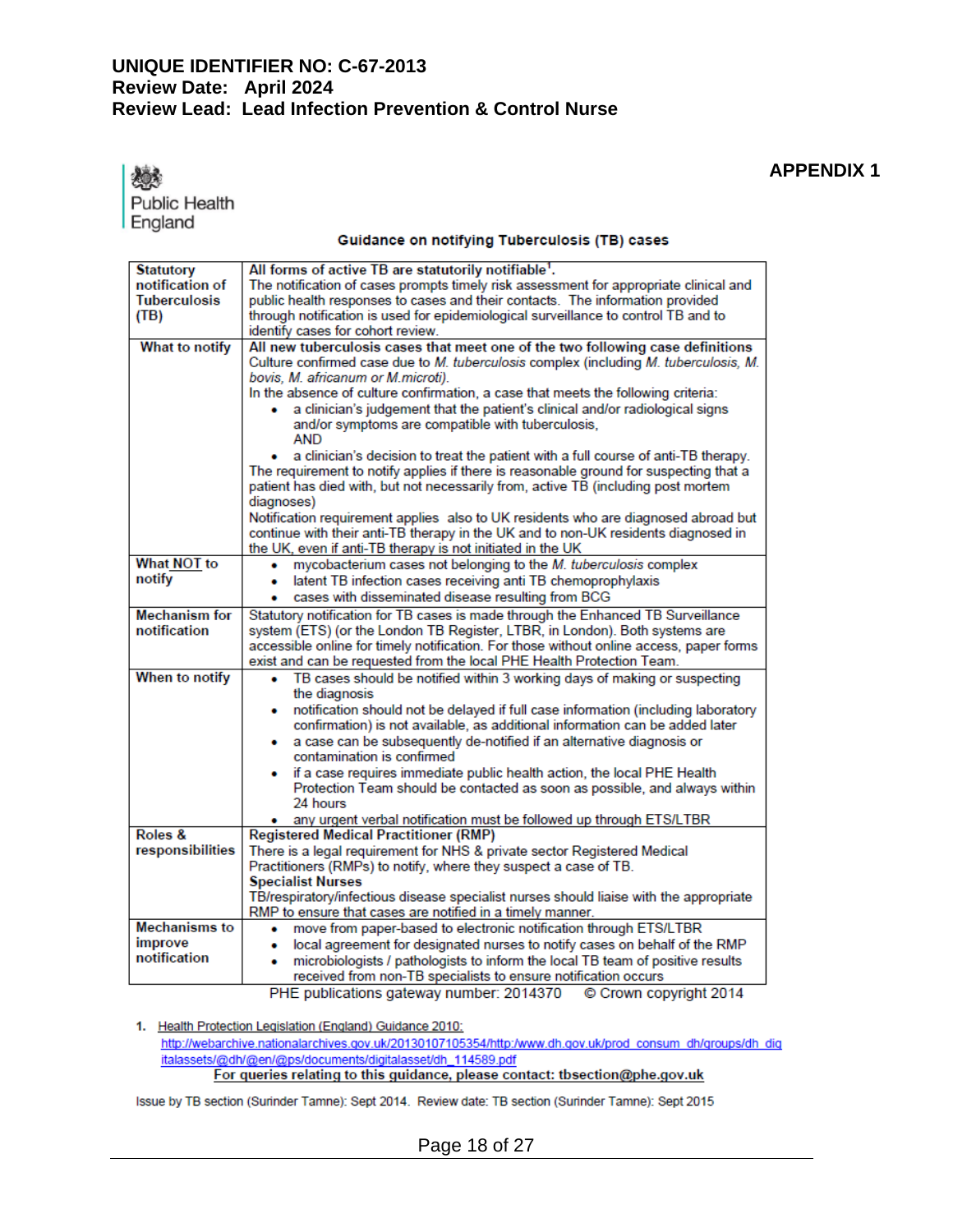#### **APPENDIX 2**

#### **PROCEDURE FOR CHANGE FROM NEGATIVE TO POSITVE PRESSURE (NB. All pressure rooms are set centrally to negative pressure)**

#### **MONDAY - FRIDAY 8am - 5pm**

- Clinical Lead to contact Infection Control Nurse with request
- Infection Control Nurse to contact Engie Help Desk on Ext: 4634 to request change in pressure AND complete form for switch to take place
- Engie personnel to complete form
- Switch to be completed and checks made to ensure pressure change

#### **Out of hours (MONDAY - FRIDAY 5pm - 8am and WEEKENDS/BHs)**

- Clinical Lead to contact ISS Duty Manager
- ISS Duty Manager to contact Infection Control Nurse on Call
- ISS Duty Manager to commence completion of form for switch to take place
- Infection Control Nurse to authorise Matron on Call or Site Co-Ordinator to sign form
- ISS Duty Manager to contact Engie on Call
- Engie on Call to complete form
- Switch to be completed and checks made to ensure pressure change

#### **NB: please ensure that a form is completed for the return of a room to negative pressure when positive pressure is no longer required e.g. on discharge of patient or transfer to another area.**

#### **All forms to be retained in file at main reception**

Pressure Room Availability at CRH

| <b>Ward</b>    | Pod | Room code/number           | comments                 |
|----------------|-----|----------------------------|--------------------------|
| Ward1          | 1D  | (SR 4)<br>G-074            |                          |
| Ward 2         | 2C  | $1 - 073$                  |                          |
|                | 2D  | 1-072                      |                          |
| Ward 3         | 3C  | 005                        | No pressure gauge        |
| Ward 4         | 4C  | 3-071 and 3-075            | <b>Examination rooms</b> |
|                | 4D  | $3 - 094$                  |                          |
| Ward 5         | 5C  | G-068, G-054, G-072, G-058 |                          |
|                | 5D  | G-073, G-069               |                          |
| Ward 6         | 6C  | $1 - 074$<br>(SR4)         |                          |
|                | 6D  | $1 - 075$<br>(SR1)         |                          |
| Ward 7         | 7C  | 2-072 (SR1)                |                          |
|                | 7D  | 2-073<br>(SR4)             |                          |
| Ward 8         | 8C  | 3-074 (SR4)                |                          |
|                | 8D  | 3-073 (SR1)                |                          |
| <b>SCBU</b>    |     | 015, 016                   |                          |
| <b>ICU/HDU</b> |     | 006, 013, 015, 025         |                          |
| CCU            |     | CC-013                     |                          |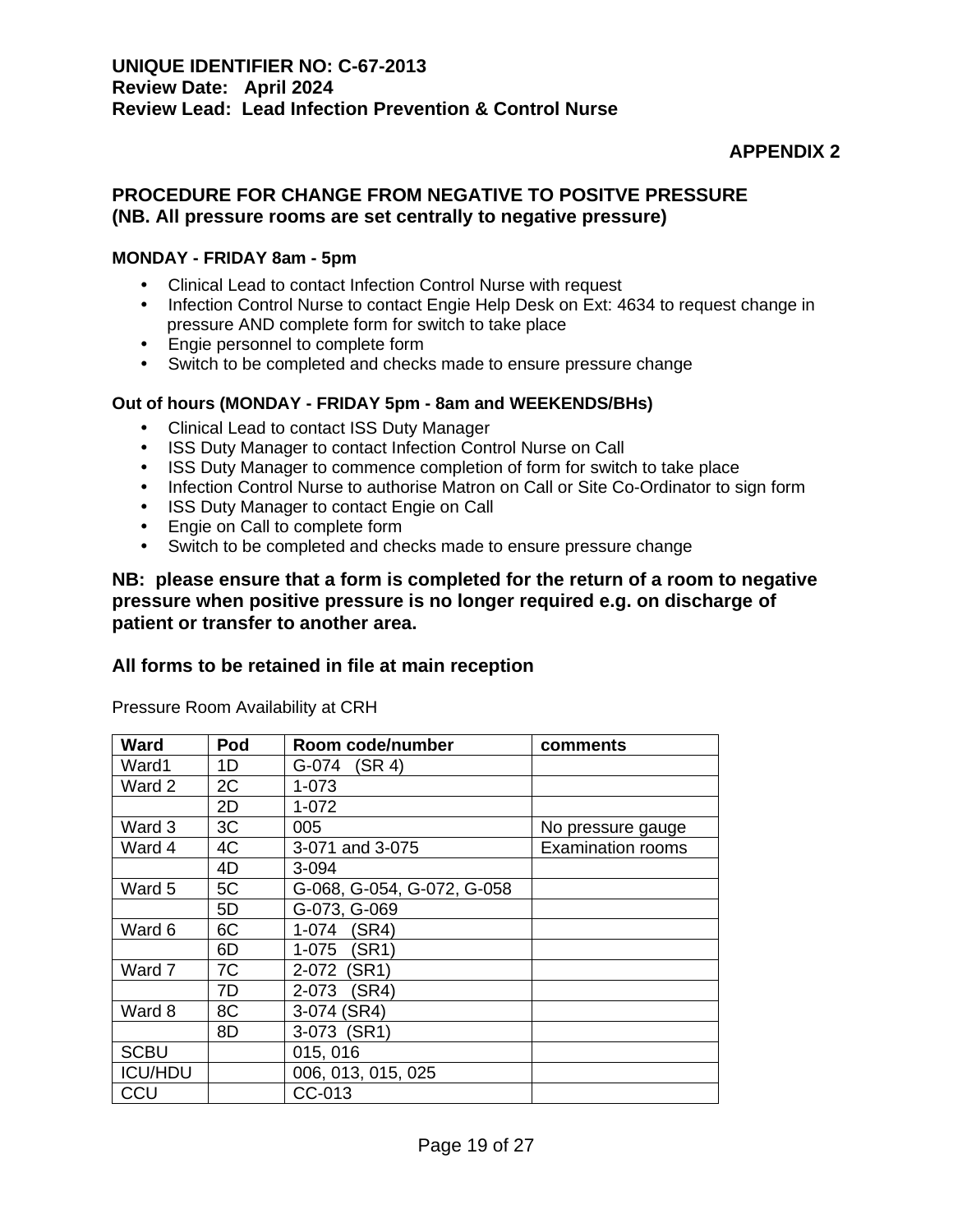## **SWITCH +/- PRESSURE**

| Room Number:                                                                                                                          | Ward:      |
|---------------------------------------------------------------------------------------------------------------------------------------|------------|
|                                                                                                                                       |            |
| <b>Requested By (Clinical Lead)</b>                                                                                                   | Name:      |
|                                                                                                                                       |            |
| Authorised By Infection Control Nurse (Mon - Fri 8am - 5pm)<br>Or Duty Matron or Site Co-ordinator (5pm - 8am Mon - Fri and Weekends) |            |
|                                                                                                                                       | Signature: |
|                                                                                                                                       |            |
| <b>Tick Relevant Box</b>                                                                                                              |            |
| Switch from + to -                                                                                                                    |            |
| Switch from - to +                                                                                                                    |            |
|                                                                                                                                       |            |
| <b>Carried out by</b>                                                                                                                 |            |
|                                                                                                                                       | Signature: |
|                                                                                                                                       |            |
|                                                                                                                                       |            |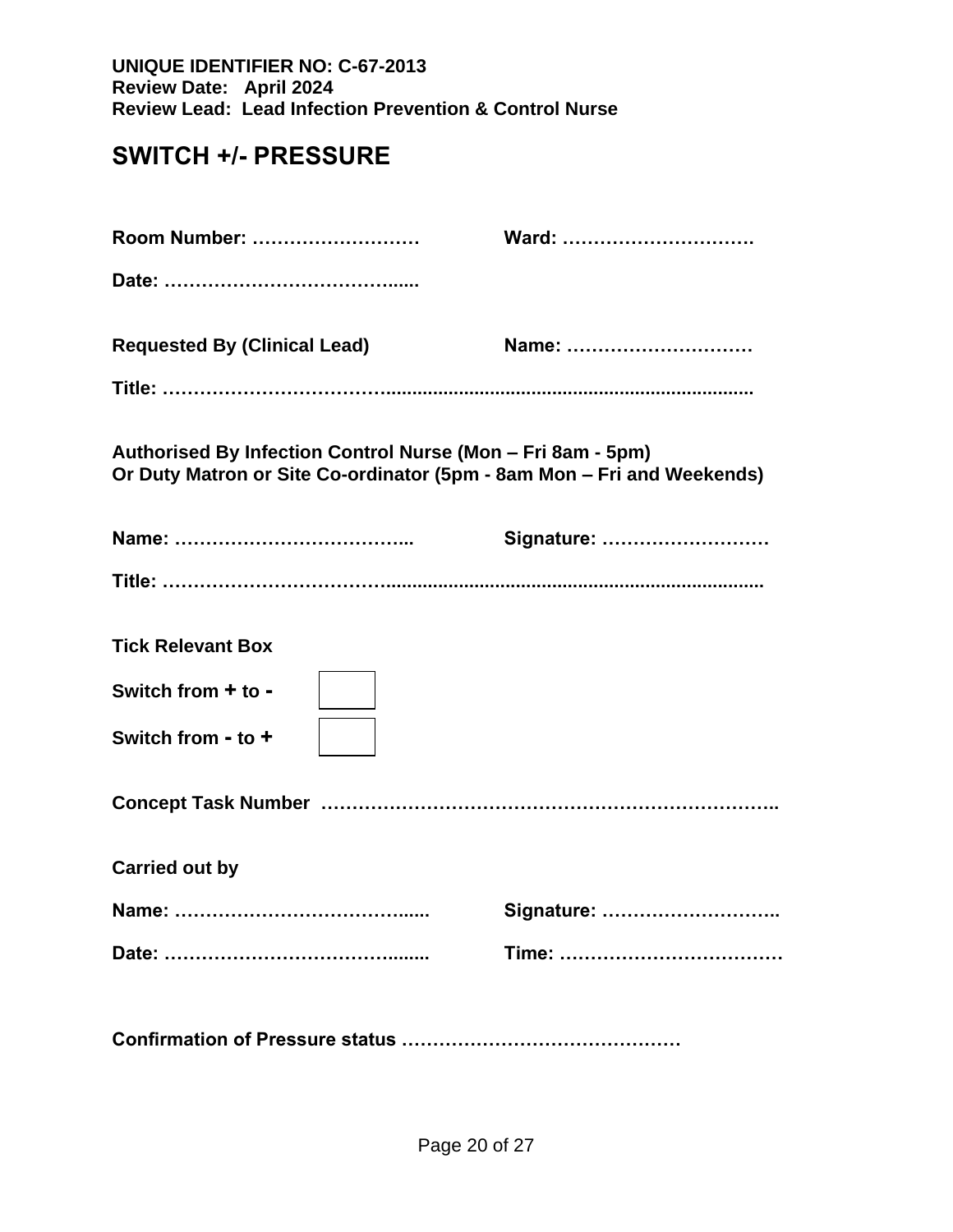## **Assessment of Isolation Requirements (applies to pulmonary TB only) (as per NICE Guidelines March 2011)**

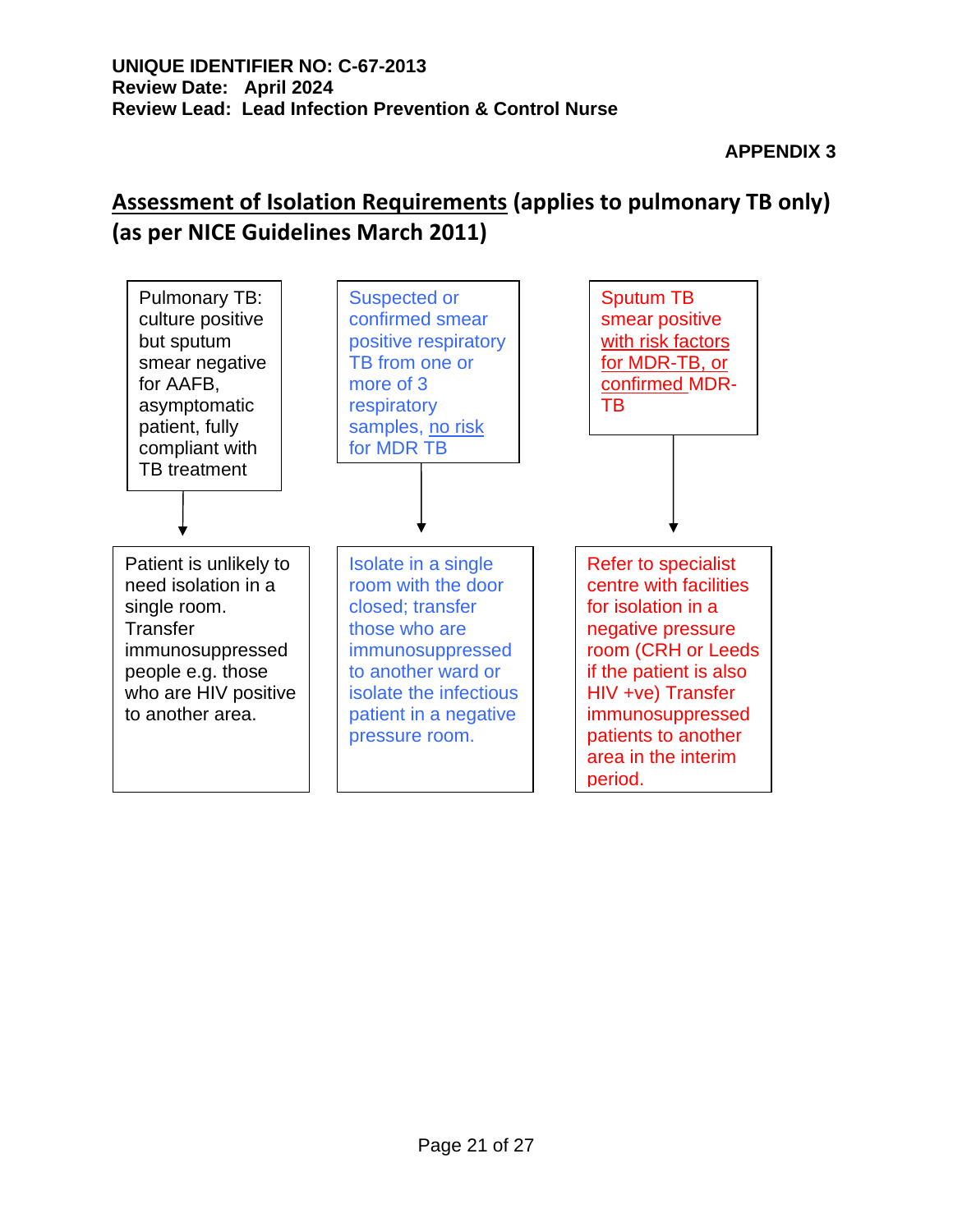#### **APPENDIX 4**

#### Guide for risk assessment of TB exposure incidents in hospitals

Produced in Yorkshire & The Humber by a joint HPA and NHS Working Group, Final draft, September 2012

#### **Introduction**

#### Who is this for?

This guide is intended for anyone involved in the risk assessment and management of TB exposure incidents in a hospital setting.

#### **Background**

Healthcare settings are the most common environment for non-household TB exposure incidents. A recent retrospective review of TB incidents in schools, prisons and hospital settings in 2010 found that out of these three settings, most incidents occurred in hospital settings<sup>1</sup>. However, the yield of positives per 100 people screened was significantly lower in the hospital setting compared to the other settings suggesting that there may be inconsistencies with contact screening. Also anecdotal evidence from the Yorkshire and Humber region suggested that there were instances of a lack of clarity in decision making. As a result this tool was developed by West Yorkshire Health Protection Unit to help improve the management of TB exposure incidents in hospital. TB exposure incidents are any incidents where a potential for TB transmission is identified within hospital setting which may necessitate public health action.

This tool was developed based on a literature review, current best practice guidance and feedback from experts in the field of TB from the Health Protection Agency, nationally, and the Yorkshire and Humber TB professionals network. The literature review focussed on the risk and risk factors associated with hospital TB exposure incidents in high resource. low TB burden countries. Research in this area is sparse, and there is a distinct lack of good quality epidemiological studies, probably due to the fact it is a relatively rare event which makes cohort studies impractical and case control studies difficult due to identifying an appropriate control group. It is also difficult to measure the precise impact of individual and environmental control measures as many were introduced simultaneously. Most of the literature on nosocomial transmission in low incidence settings is based on the risk of patient-to-healthcare worker transmission and not patient-to-patient transmission. In fact, this literature review only identified one systematic review of the risk factors associated with TB exposure incidents and this was based on a neonatal population<sup>2</sup>.

The tool focuses on the factors that are associated with transmission namely: the infectiousness of the case, duration of exposure and characteristics of those exposed to the case. These factors are the same whatever the setting, but what makes the hospital setting distinct from a community setting are: the potential for a concentration of susceptible patients; the exposure opportunities posed by certain types of procedures and the opportunities for unwittingly sharing a closed environment (ward) with an infectious case of TB.

NICE guidance: Contact tracing: cases in hospital inpatients<sup>3</sup>

- Following diagnosis of TB in a hospital inpatient, a risk assessment should be undertaken. This should take into account:
	- o of the degree of infectivity of the index case;
	- $\circ$ the length of time before the infectious patient was isolated;
	- o whether other patients are unusually susceptible to infection
	- $\circ$  the proximity of contact.
- Contact tracing and testing should be carried out only for patients for whom the risk is regarded as significant.
- Patients should be regarded as at risk of infection if they spent more than 8 hours in the same bay as an inpatient with sputum smearpositive TB who had a cough. The risk should be documented in the contact's clinical notes, for the attention of the contact's consultant. The contact should be given 'Inform and advise' information, and their GP should be informed.
- If patients were exposed to a patient with sputum smear-positive TB for long enough to be equivalent to household contacts (as determined by the risk assessment), OR an exposed patient is known to be particularly susceptible to infection, they should be managed as
- equivalent to household contacts. If an inpatient with sputum smear-positive TB is found to have MDR TB, or if exposed patients are HIV-positive, contact tracing should be in
- line with The Interdepartmental Working Group on Tuberculosis guidelines
- In cases of doubt when planning contact tracing after diagnosing sputum smear-positive TB in an inpatient, further advice should be sought from the regional or national Health Protection Agency and/or people experienced in the field.

Disclaimer: This tool is still in development. It is intended to be used to assist the risk assessment process for a hospital TB exposure incident. However there may be some complicated circumstances of TB exposure in a hospital setting where use of this tool may not be appropriate. Feedback: Developing the guide has been an iterative process. It is still a working document and comments would be gratefully received. Please direct comments to Dr Ebere Okereke, TB lead Yorkshire & Humber Region: ebere.okereke@hpa.org.uk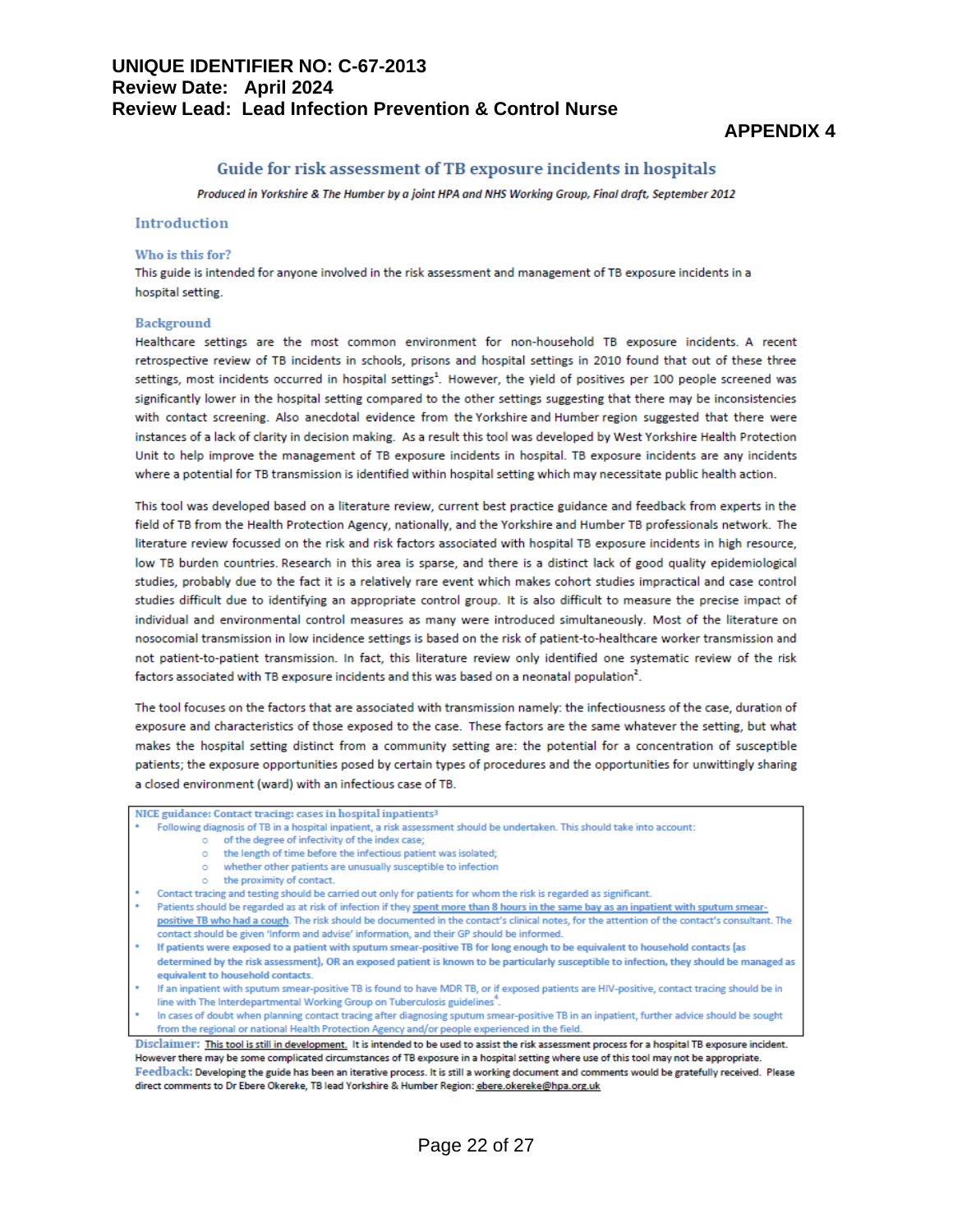#### Guide

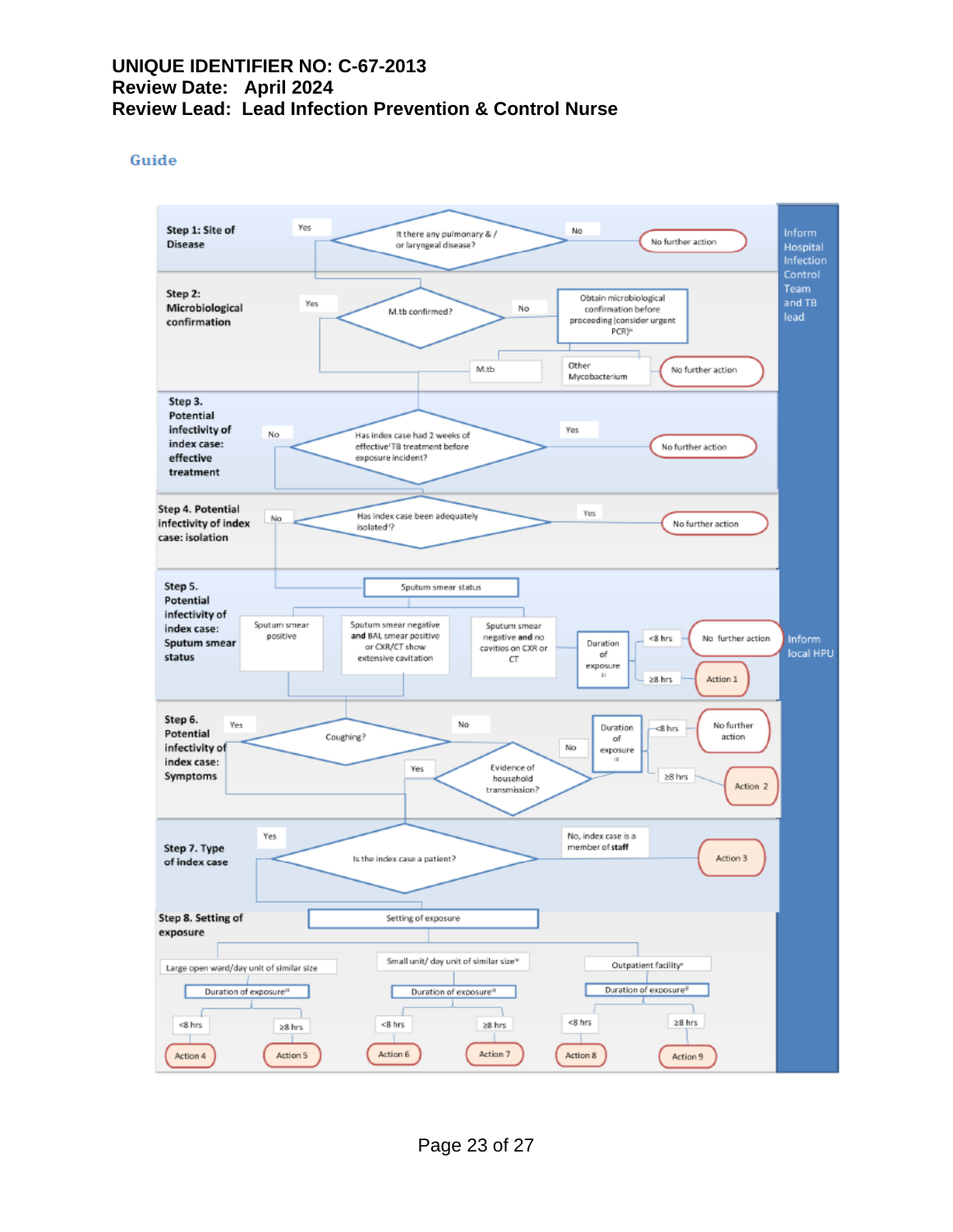#### 1 a) Consider inform and advice to vulnerable (in groups  $1^{\prime\prime}$  and  $2^{\prime\prime\prime}$ ), close contacts on the ward.  $\overline{2}$ a) Inform and advice only to all patients and staff on the ward. b) Consider screening any vulnerable contacts in group  $1^{\prime\prime}$  on the ward. c) Consider screening HCWs involved in aerosol generating procedures without appropriate PPE. a) Screen all patients for whom the HCW is named HCW and for whom he/she provided close clinical care<sup>vii</sup>.  $\overline{3}$ b) Consider screening for vulnerable patients in groups 1<sup>vi</sup> and 2<sup>vii</sup> on the ward where index case worked. c) Screen staff who are regularly on the same shifts with index case. d) Inform and advice to rest of staff on the ward. e) Inform and advice to patients who have been on the ward for more than 8 hours cumulatively where index case worked. 4 a) Consider screening vulnerable contacts. b) Inform and advice to patients in closest 2 beds on either side of the index case and staff. Screen staff involved in aerosol generating procedures without appropriate PPE. c) a) Screen all patients in closest 2 beds on either side of the index case.  $\overline{\mathbf{5}}$ b) Consider screening all vulnerable contacts in groups 1<sup>vi</sup> and 2<sup>vii</sup> on the ward. c) Screen staff involved in close clinical care vill of index case. d) Inform and advice to rest of staff and patients on the ward.

- Consider screening vulnerable contacts in groups 1 <sup>M</sup> and 2<sup>vil</sup> 6 a)
- b) Inform and advice to patients in unit / bay and staff.
- Screen staff involved in aerosol generating procedures without appropriate PPE. c)
- a) Screen all patients and contacts in the unit / bay.
- b) Screen staff involved in close clinical care<sup>vii</sup> of index case.
- c) Inform and advice to rest of staff on the unit.
- a) Consider screening vulnerable contacts in groups 1<sup>vi</sup> and 2<sup>vii</sup> who regularly attended the same outpatient clinic on same dates as 8 index case.
	- b) Inform and advice to patients who regularly attended the same outpatient clinic at same dates as index case and staff.
	- c) Screen staff involved in aerosol generating procedures without appropriate PPE.
- a) Screen all vulnerable contacts in groups 1<sup>vi</sup> and 2<sup>vii</sup> who regularly attended the same outpatient clinic on the same dates and times as  $\mathbf{Q}$ the index case.
	- b) Inform and advice to other patients who attended the same outpatient clinic on the same dates and times as index case. c) Screen staff involved in repeated close prolonged care of index case or involved in aerosol generating procedures without appropriate PPE.
	- d) Inform and advice to rest of the staff
- Consider discretionary based on local circumstances

#### **Footnotes**

**Action** 

| Effective TB treatment: Standard 4 drug regime where disease is known to be fully sensitive disease from standard culture-<br>based drug sensitively testing or PCR-based tests or where there is no reason to suspect drug-resistant disease AND patient<br>adherence to treatment is not in doubt. In the case of MDR/XDR TB, 3 x smear negative sputum samples are required to<br>establish effectiveness of treatment.                                                                                                                                                                                                                                                                               |                                                                                                                                                                                                                                                                                               |  |  |  |  |  |
|----------------------------------------------------------------------------------------------------------------------------------------------------------------------------------------------------------------------------------------------------------------------------------------------------------------------------------------------------------------------------------------------------------------------------------------------------------------------------------------------------------------------------------------------------------------------------------------------------------------------------------------------------------------------------------------------------------|-----------------------------------------------------------------------------------------------------------------------------------------------------------------------------------------------------------------------------------------------------------------------------------------------|--|--|--|--|--|
| <sup>II.</sup> Adequate isolation: en-suite single occupancy room or negative pressure room for MDR TB and appropriate PPE for any staff                                                                                                                                                                                                                                                                                                                                                                                                                                                                                                                                                                 |                                                                                                                                                                                                                                                                                               |  |  |  |  |  |
| procedures for the duration of the infectious period                                                                                                                                                                                                                                                                                                                                                                                                                                                                                                                                                                                                                                                     |                                                                                                                                                                                                                                                                                               |  |  |  |  |  |
| " Duration of exposure refers to cumulative exposure over one week period. For identifying contacts, consider the infectious                                                                                                                                                                                                                                                                                                                                                                                                                                                                                                                                                                             |                                                                                                                                                                                                                                                                                               |  |  |  |  |  |
| period for the index case – onset of symptoms for symptomatic index case or 4 weeks prior to diagnosis for asymptomatic index<br>case. <sup>3</sup>                                                                                                                                                                                                                                                                                                                                                                                                                                                                                                                                                      |                                                                                                                                                                                                                                                                                               |  |  |  |  |  |
| <sup>1x.</sup> Small unit: Include ICU/HDU/NICU/ renal dialysis unit, ward bay with 8 or less beds. If patients in ICU-type setting are on                                                                                                                                                                                                                                                                                                                                                                                                                                                                                                                                                               |                                                                                                                                                                                                                                                                                               |  |  |  |  |  |
| closed ventilation system, screening may not be required                                                                                                                                                                                                                                                                                                                                                                                                                                                                                                                                                                                                                                                 |                                                                                                                                                                                                                                                                                               |  |  |  |  |  |
| <sup>v.</sup> In outpatient settings, it is unlikely that patients attending outpatient clinics would achieve up to 8 hours cumulative exposure                                                                                                                                                                                                                                                                                                                                                                                                                                                                                                                                                          |                                                                                                                                                                                                                                                                                               |  |  |  |  |  |
| except in day units such as day case surgery units, dialysis and other outpatient treatment units such as might be used for<br>transfusions and chemotherapy.                                                                                                                                                                                                                                                                                                                                                                                                                                                                                                                                            |                                                                                                                                                                                                                                                                                               |  |  |  |  |  |
|                                                                                                                                                                                                                                                                                                                                                                                                                                                                                                                                                                                                                                                                                                          |                                                                                                                                                                                                                                                                                               |  |  |  |  |  |
| <sup>w.</sup> Group 1: High risk individuals in any of these groups:                                                                                                                                                                                                                                                                                                                                                                                                                                                                                                                                                                                                                                     | VII. Group 2: Medium risk individuals in any of these<br>groups:                                                                                                                                                                                                                              |  |  |  |  |  |
| <b>HIV positive</b><br><b>Haematological malignancy</b><br>۰<br>Child aged 5 year or under<br>On high corticosteroid therapy<br>۰<br>(including neonates)<br>(>15mg of prednisolone or<br>equivalents/day for >2-4 weeks)<br>Injecting drug users and alcohol<br>۰<br>Other immunosuppressive<br>misusers<br>۰<br>treatment such as<br>Recipient of solid organ transplant<br>۰<br>chemotherapy for cancer or<br><b>Receiving anti-tumour necrosis</b><br>٠<br>transplants<br>factor(TNF) - alpha treatment<br><b>Silicosis</b><br>Jejunoileal bypass<br>vil. Close nursing care involving regular or prolonged close contact within 3 feet/ 1 metre of the patient or staff who are involved in aerosol | Chronic renal failure or receiving haemodialysis.<br>۰<br>Gastrectomy<br>۰<br><b>Diabetes Mellitus</b><br>٠<br><b>Head and neck cancer</b><br>۰<br><b>Significantly underweight</b><br>٠<br>Radiographic findings consistent with prior TB<br>۰<br><b>Chronic malabsorption syndrome</b><br>۰ |  |  |  |  |  |
| producing procedures without appropriate PPE.                                                                                                                                                                                                                                                                                                                                                                                                                                                                                                                                                                                                                                                            |                                                                                                                                                                                                                                                                                               |  |  |  |  |  |
| In exceptional circumstances where microbiological confirmation is not possible, if an experienced TB specialist is satisfied that the diagnosis<br>is TB, for purposes of risk assessment, treat as if microbiologically confirmed TB.                                                                                                                                                                                                                                                                                                                                                                                                                                                                  |                                                                                                                                                                                                                                                                                               |  |  |  |  |  |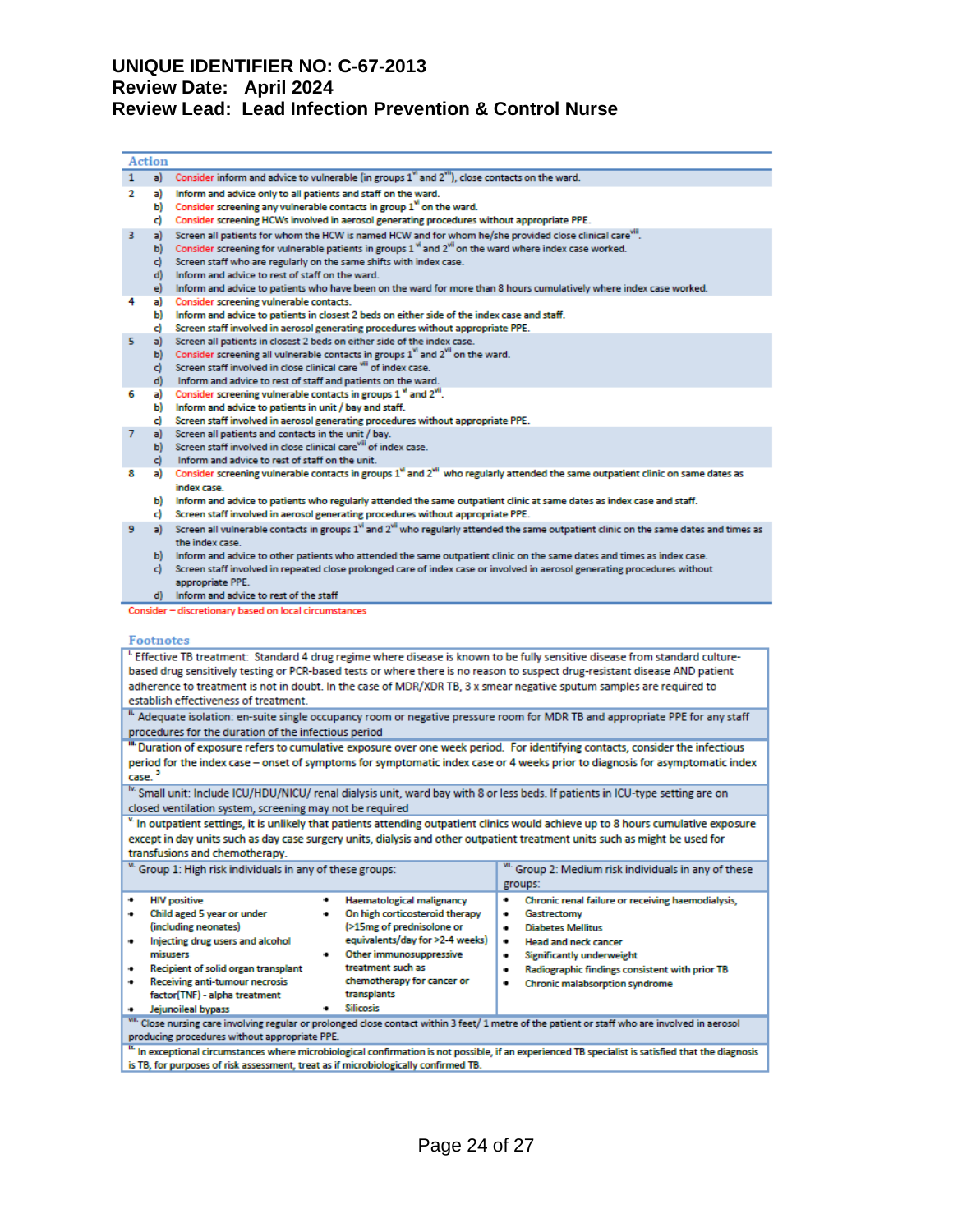**APPENDIX 5**

## **Patients Who Have Come into Contact with Index Case**

| <b>Patients</b><br><b>Name</b> | Date of<br><b>Admission</b> | <b>Patients</b><br><b>Address</b> | Unit<br><b>Number</b> | <b>DOB</b> | <b>Consultant</b> | Date of<br><b>Discharge</b> | <b>Discharged</b><br>To |
|--------------------------------|-----------------------------|-----------------------------------|-----------------------|------------|-------------------|-----------------------------|-------------------------|
|                                |                             |                                   |                       |            |                   |                             |                         |
|                                |                             |                                   |                       |            |                   |                             |                         |
|                                |                             |                                   |                       |            |                   |                             |                         |
|                                |                             |                                   |                       |            |                   |                             |                         |
|                                |                             |                                   |                       |            |                   |                             |                         |
|                                |                             |                                   |                       |            |                   |                             |                         |
|                                |                             |                                   |                       |            |                   |                             |                         |
|                                |                             |                                   |                       |            |                   |                             |                         |
|                                |                             |                                   |                       |            |                   |                             |                         |
|                                |                             |                                   |                       |            |                   |                             |                         |
|                                |                             |                                   |                       |            |                   |                             |                         |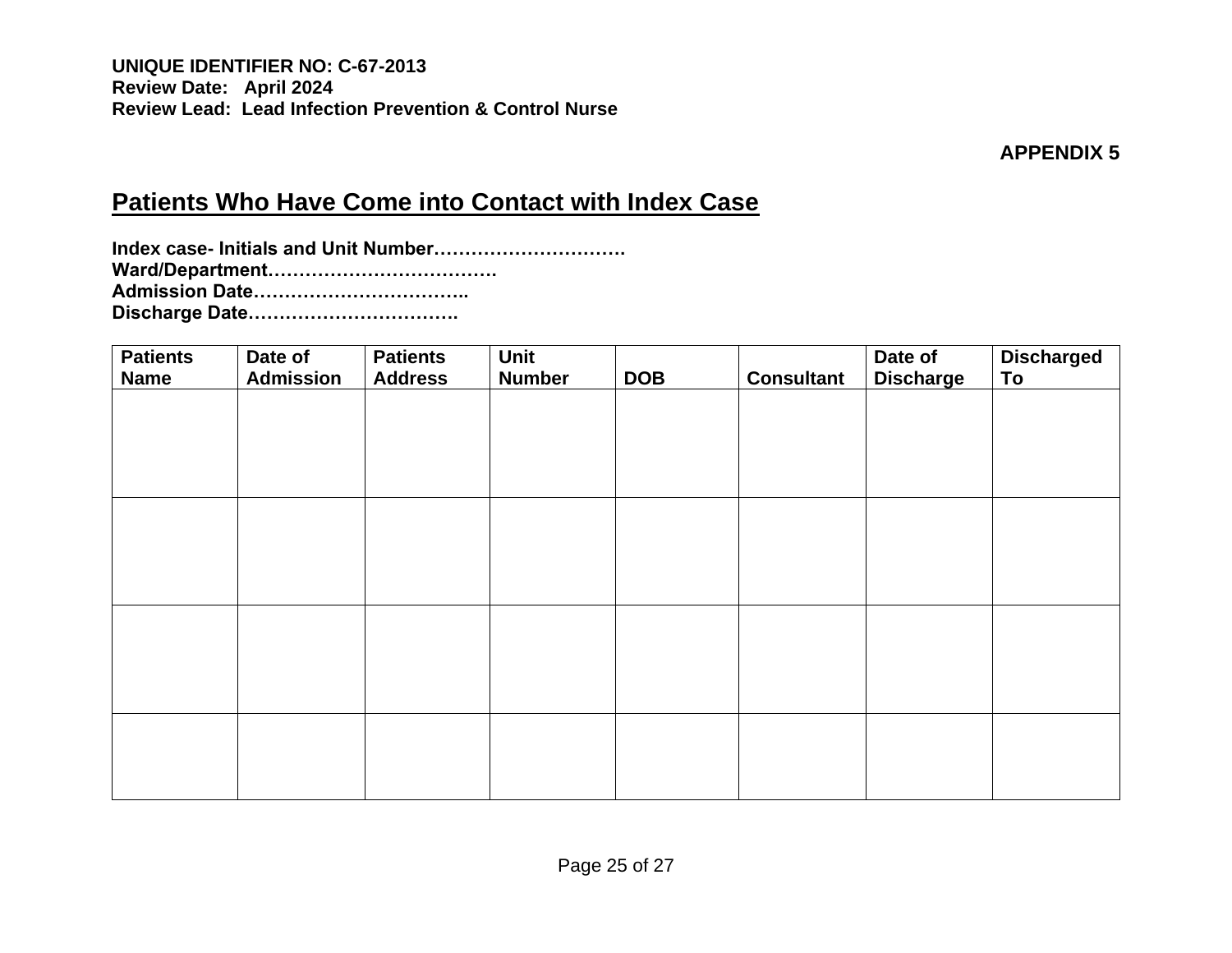## **Staff Who Have Come into Contact with Index Case**

| Staff member<br>name/DOB | Date of<br><b>Contact</b> | Nature of exposure | <b>PPE</b> worn |  |
|--------------------------|---------------------------|--------------------|-----------------|--|
|                          |                           |                    |                 |  |
|                          |                           |                    |                 |  |
|                          |                           |                    |                 |  |
|                          |                           |                    |                 |  |
|                          |                           |                    |                 |  |
|                          |                           |                    |                 |  |
|                          |                           |                    |                 |  |
|                          |                           |                    |                 |  |
|                          |                           |                    |                 |  |